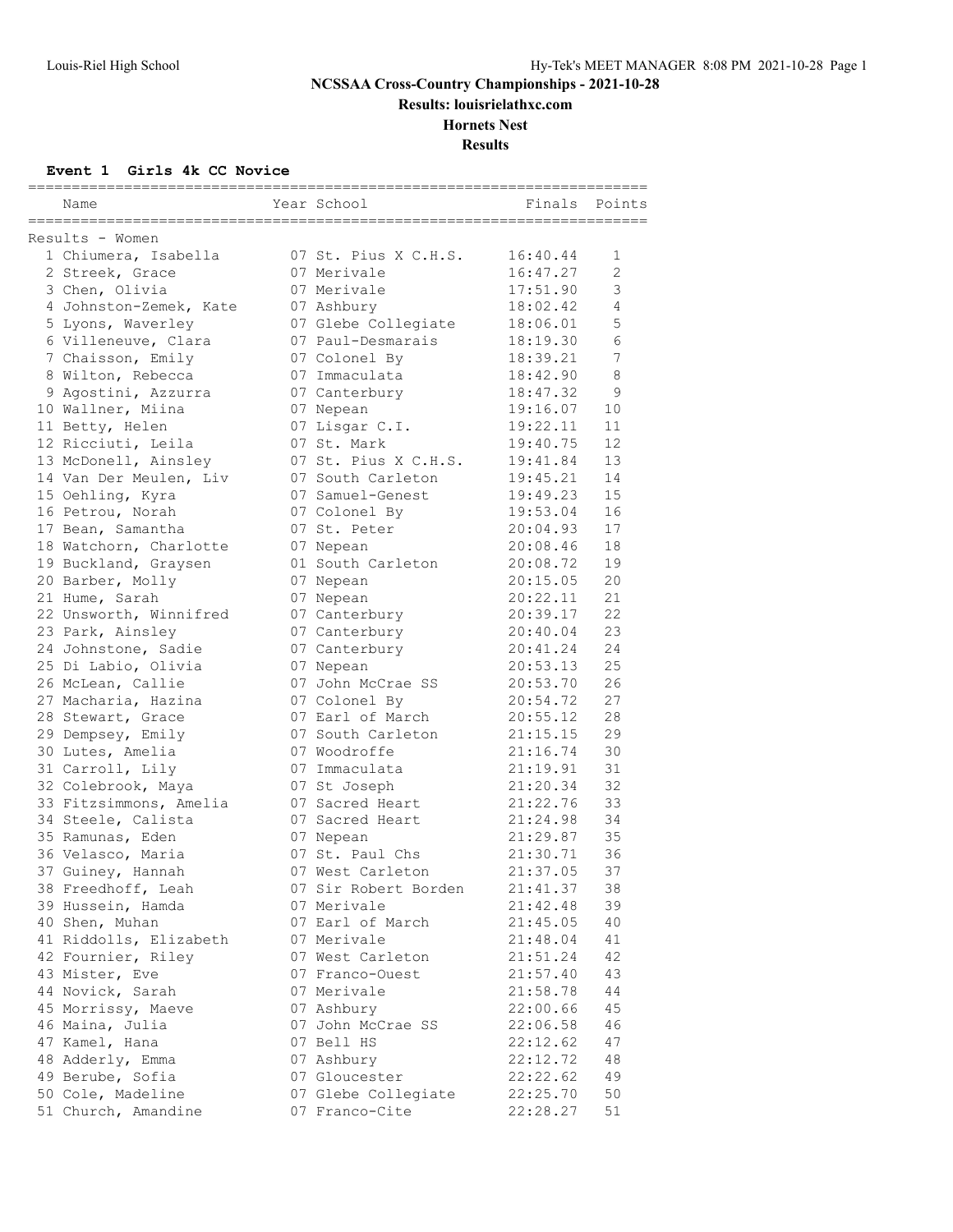**Results: louisrielathxc.com**

#### **Hornets Nest**

**Results**

#### **....Event 1 Girls 4k CC Novice**

|                 | 52 Rusch, Kate                      |
|-----------------|-------------------------------------|
| 53              | Macedo, Madeline                    |
|                 | 54 Tran, Ashley                     |
| 55              | Csagoly, Anita                      |
| 56              | Van Beek, Hadley                    |
|                 | 56 Hopkins, Teyha                   |
| 58              | Wong, Marie                         |
|                 | 59 Desjardins, Makella              |
| 60              | Gregory, Hannah                     |
|                 | 61 Ibit, Ariana                     |
|                 | 62 Anderson, Isabelle               |
|                 | 63 Possamai, Cristina               |
|                 | 64 Asfour, Carla                    |
|                 | 65 Nichols, Lucy                    |
|                 | 66 Oba Demesquita Sampa, Ma         |
| 67              | Marks, Julia                        |
| 68              | Latulippe, Lauren                   |
|                 | 69 Wong, Angela                     |
|                 | 70 Hou, Charlotte                   |
|                 |                                     |
|                 | 71 Kebte, Eldana<br>72 Osmen, Renad |
| 73              | Vivas-Moncada, Paula                |
|                 | 74 Dunfield, Alison                 |
|                 | 75 Rogowska, Anna                   |
|                 | 76 Holbrook, Anya                   |
| 77              | Khan, Laila                         |
| 78              | Wolsey, Jordyn                      |
| 79              | Koziakova, Sabina                   |
| 80              | Noble, Ally                         |
|                 | 81 Clinch, Amy-Anne                 |
|                 | 82 Strober, Keira                   |
| 83              | Kuhn, Lauren                        |
|                 | 84 Jones, Ali                       |
| 85              | Graham, Kate                        |
|                 | 86 Kutikov, Karina                  |
|                 | 87 Fortier Stanley, Riley           |
|                 | 88 Raji, Rebekhah                   |
|                 | 89 Al Sultan, Israa                 |
|                 | 90 Flockton, Anne                   |
|                 | 91 Burton, Sydney                   |
|                 | 92 Crowell, Leoni                   |
| 93              | Graidia, Sara                       |
| 94              | Dvorachek, Nina                     |
| 95              | Felfel, Janna                       |
| 96              | Hogan, Alexandra                    |
| 97              | Munro, Sara                         |
| 98              | McDormand, Ava                      |
|                 | 99 Cotton, Winter                   |
| 00 <sub>o</sub> | Morphy, Acey                        |
| 01              | Ali, Ikram                          |

| 52 Rusch, Kate              | 07 Sacred Heart        | 22:28.88 | 52  |
|-----------------------------|------------------------|----------|-----|
| 53 Macedo, Madeline         | 07 Earl of March       | 22:29.16 | 53  |
| 54 Tran, Ashley             | 07 Notre Dame          | 22:32.97 | 54  |
| 55 Csagoly, Anita           | 07 Notre Dame          | 22:33.77 | 55  |
| 56 Van Beek, Hadley         | 07 South Carleton      | 22:39.40 | 57  |
| 56 Hopkins, Teyha           | 07 St Joseph           | 22:39.40 | 56  |
| 58 Wong, Marie              | 08 Colonel By          | 22:51.73 | 58  |
| 59 Desjardins, Makella      | 07 Louis-Riel          | 23:03.45 | 59  |
| 60 Gregory, Hannah          | 07 Sir Robert Borden   | 23:11.71 | 60  |
| 61 Ibit, Ariana             | 07 St. Peter           | 23:12.40 | 61  |
| 62 Anderson, Isabelle       | 07 John McCrae SS      | 23:13.14 | 62  |
| 63 Possamai, Cristina       | 07 St Joseph           | 23:16.97 | 63  |
| 64 Asfour, Carla            | 07 Samuel-Genest       | 23:32.11 | 64  |
| 65 Nichols, Lucy            | 07 Woodroffe           | 23:33.14 | 65  |
| 66 Oba Demesquita Sampa, Ma | 07 John McCrae SS      | 23:54.81 | 66  |
| 67 Marks, Julia             | 07 South Carleton      | 24:22.82 | 67  |
| 68 Latulippe, Lauren        | 07 St Joseph           | 24:43.63 | 68  |
| 69 Wong, Angela             | 07 West Carleton       | 24:48.46 | 69  |
| 70 Hou, Charlotte           | 07 Colonel By          | 24:51.53 | 70  |
| 71 Kebte, Eldana            | 07 Lisgar C.I.         | 25:00.74 | 71  |
| 72 Osmen, Renad             | 07 Gloucester          | 25:12.74 | 72  |
| 73 Vivas-Moncada, Paula     | 07 Paul-Desmarais      | 25:18.18 | 73  |
| 74 Dunfield, Alison         | 07 Woodroffe           | 25:28.48 | 74  |
| 75 Rogowska, Anna           | 07 St. Francis Xavier  | 25:42.29 | 75  |
| 76 Holbrook, Anya           | 07 Samuel-Genest       | 25:42.99 | 76  |
| 77 Khan, Laila              | 07 Brookfield          | 25:53.05 | 77  |
| 78 Wolsey, Jordyn           | 07 Longfield Dhs       | 26:00.61 | 78  |
| 79 Koziakova, Sabina        | 07 Ashbury             | 26:00.95 | 79  |
| 80 Noble, Ally              | 07 Ashbury             | 26:01.19 | 80  |
| 81 Clinch, Amy-Anne         | 07 South Carleton      | 26:51.32 | 81  |
| 82 Strober, Keira           | 07 West Carleton       | 27:12.58 | 82  |
| 83 Kuhn, Lauren             | 07 All Saints          | 27:26.74 | 83  |
| 84 Jones, Ali               | 07 West Carleton       | 27:36.34 | 84  |
| 85 Graham, Kate             | 07 AY Jackson          | 28:00.21 | 85  |
| 86 Kutikov, Karina          | 07 Sir Robert Borden   | 28:00.96 | 86  |
| 87 Fortier Stanley, Riley   | 07 Ridgemont           | 28:01.74 | 87  |
| 88 Raji, Rebekhah           | 07 Colonel By          | 28:09.73 | 88  |
| 89 Al Sultan, Israa         | 07 Gloucester          | 28:38.33 | 89  |
| 90 Flockton, Anne           | 07 AY Jackson          | 28:40.99 | 90  |
| 91 Burton, Sydney           | 07 Sir Wilfrid Laurier | 30:02.08 | 91  |
| 92 Crowell, Leoni           | 07 Sir Wilfrid Laurier | 30:04.78 | 92  |
| 93 Graidia, Sara            | 07 Longfield Dhs       | 30:06.78 | 93  |
| 94 Dvorachek, Nina          | 07 West Carleton       | 30:19.71 | 94  |
| 95 Felfel, Janna            | 07 West Carleton       | 30:34.49 |     |
| 96 Hogan, Alexandra         | 07 Ridgemont           | 31:20.92 | 95  |
| 97 Munro, Sara              | 07 Hillcrest           | 34:40.70 | 96  |
| 98 McDormand, Ava           | Longfield Dhs          | 34:48.37 | 97  |
| 99 Cotton, Winter           | 07 AY Jackson          | 35:01.96 | 98  |
| 100 Morphy, Acey            | 07 OC Virtual SS       | 44:04.19 | 99  |
| 101 Ali, Ikram              | 06 OC Virtual SS       | 52:33.28 | 100 |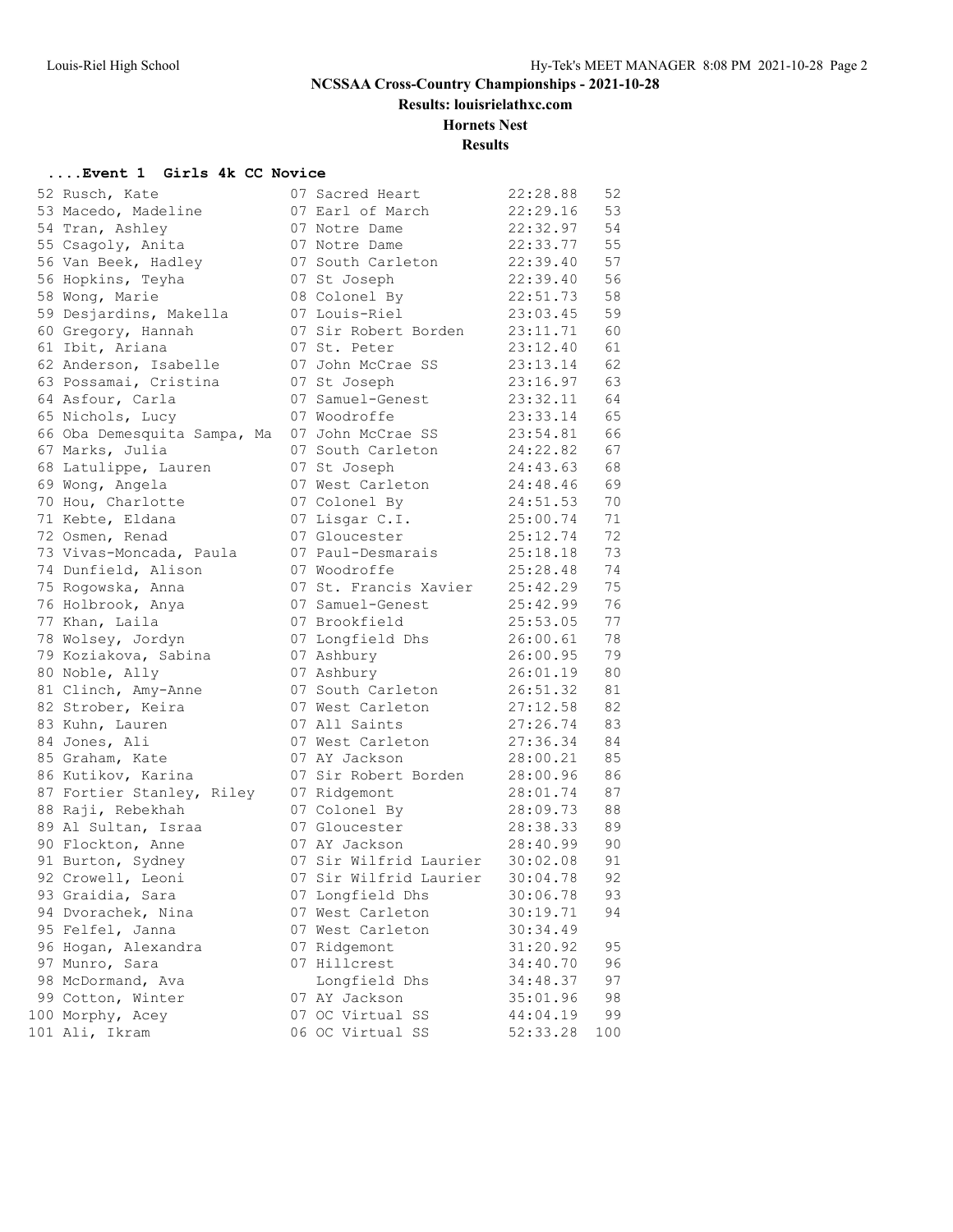**Results: louisrielathxc.com**

#### **Hornets Nest**

**Results**

**....Event 1 Girls 4k CC Novice**

|  |                        |            |       | Team Scores    |                |    |    |      |           |      |      |      |
|--|------------------------|------------|-------|----------------|----------------|----|----|------|-----------|------|------|------|
|  | Rank Team              |            | Total | $\mathbf{1}$   | $\overline{2}$ | 3  | 4  | $*5$ | $\star$ 6 | $*7$ | $*8$ | $*9$ |
|  | Results - Women        |            |       |                |                |    |    |      |           |      |      |      |
|  | 1 Nepean               |            | 69    | 10             | 18             | 20 | 21 | 25   | 35        |      |      |      |
|  | Total Time: 1:20:01.69 |            |       |                |                |    |    |      |           |      |      |      |
|  | Average:               | 20:00.43   |       |                |                |    |    |      |           |      |      |      |
|  | 2 Canterbury           |            | 78    | 9              | 22             | 23 | 24 |      |           |      |      |      |
|  | Total Time: 1:20:47.77 |            |       |                |                |    |    |      |           |      |      |      |
|  | Average:               | 20:11.95   |       |                |                |    |    |      |           |      |      |      |
|  | 3 Merivale             |            | 85    | $\overline{2}$ | 3              | 39 | 41 | 44   |           |      |      |      |
|  | Total Time: 1:18:09.69 |            |       |                |                |    |    |      |           |      |      |      |
|  | Average:               | 19:32.43   |       |                |                |    |    |      |           |      |      |      |
|  | 4 Colonel By           |            | 108   | 7              | 16             | 27 | 58 | 70   | 88        |      |      |      |
|  | Total Time: 1:22:18.70 |            |       |                |                |    |    |      |           |      |      |      |
|  | Average:               | 20:34.68   |       |                |                |    |    |      |           |      |      |      |
|  | 5 South Carleton       |            | 119   | 14             | 19             | 29 | 57 | 67   | 81        |      |      |      |
|  | Total Time: 1:23:48.48 |            |       |                |                |    |    |      |           |      |      |      |
|  | Average:               | 20:57.12   |       |                |                |    |    |      |           |      |      |      |
|  | 6 Ashbury              |            | 176   | $\overline{4}$ | 45             | 48 | 79 | 80   |           |      |      |      |
|  | Total Time: 1:28:16.75 |            |       |                |                |    |    |      |           |      |      |      |
|  | Average:               | 22:04.19   |       |                |                |    |    |      |           |      |      |      |
|  | 7 John McCrae SS       |            | 200   | 26             | 46             | 62 | 66 |      |           |      |      |      |
|  | Total Time: 1:30:08.23 |            |       |                |                |    |    |      |           |      |      |      |
|  | Average:               | 22:32.06   |       |                |                |    |    |      |           |      |      |      |
|  | 8 St Joseph            |            | 219   | 32             | 56             | 63 | 68 |      |           |      |      |      |
|  | Total Time: 1:32:00.34 |            |       |                |                |    |    |      |           |      |      |      |
|  | Average:               | 23:00.09   |       |                |                |    |    |      |           |      |      |      |
|  | 9 West Carleton        |            | 230   | 37             | 42             | 69 | 82 | 84   | 94        |      |      |      |
|  | Total Time:            | 1:35:29.33 |       |                |                |    |    |      |           |      |      |      |
|  | Average:               | 23:52.34   |       |                |                |    |    |      |           |      |      |      |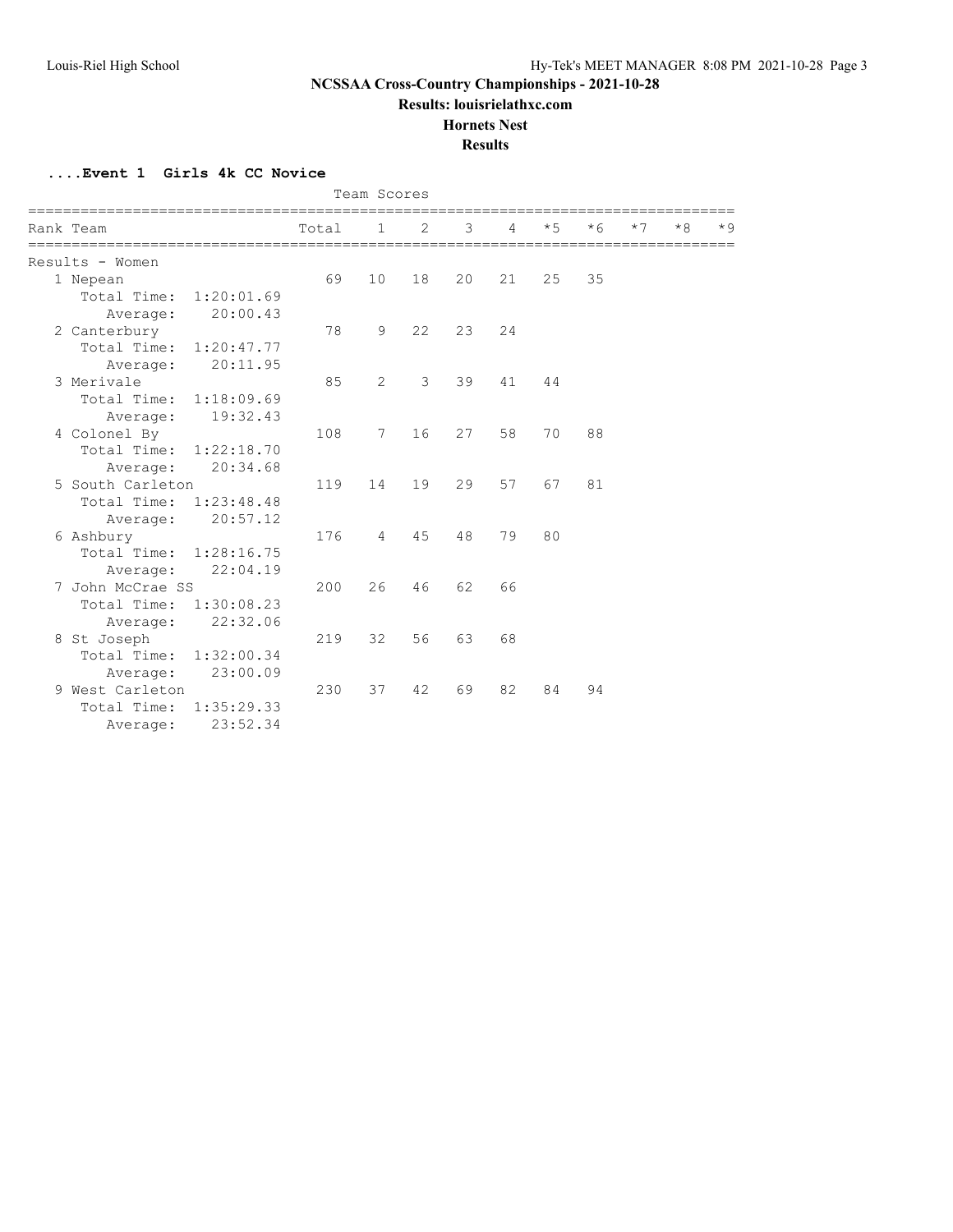Results: louisrielathxc.com

#### **Hornets Nest**

**Results**

#### **Event 3 Girls 5k CC Junior**

|                                                           | =====================================   |             |              |
|-----------------------------------------------------------|-----------------------------------------|-------------|--------------|
| Name                                                      | Year School                             | Finals      | Points       |
| ======================================<br>Results - Women | ================================        |             |              |
| 1 Giannotti, Jocelyn                                      | 04 Holy Trinity                         | 21:46.14    | 1            |
| 2 Alexander, Laurin                                       | 06 Glebe Collegiate                     | 22:09.97    | $\mathbf{2}$ |
| 3 Allan, Claire                                           | 06 Glebe Collegiate                     | 22:29.39    | $\mathsf 3$  |
| 4 Waddington, Claire                                      | 06 Glebe Collegiate                     | 23:03.70    | 4            |
| 5 Dustin, Kaitlin                                         | 06 Earl of March                        | 23:12.57    | 5            |
| 6 Harrington, Jaime                                       | 06 Colonel By                           | 23:17.21    | 6            |
| 7 Pascali, Ali                                            | 04 Nepean                               | 23:21.59    | 7            |
| 8 Cabasson, Mathilde                                      | 06 Colonel By                           | 23:30.42    | 8            |
| 9 Flynn, Sarah                                            | 06 Glebe Collegiate                     | 23:50.93    | 9            |
| 10 Delaney, Ashlee                                        | 06 St. Francis Xavier                   | 24:06.09    | 10           |
| 11 Hertz, Rachel                                          | 06 John McCrae SS                       | 24:26.64    | 11           |
| 12 Hawkes, Elsie                                          | 06 Nepean                               | 24:30.57    | 12           |
| 13 Lambley, Rachel                                        | 06 All Saints                           | 24:37.81    | 13           |
|                                                           | 06 South Carleton                       | 24:45.00    | 14           |
| 14 Thompson, Aila<br>15 Soler, Allison                    |                                         | 24:49.97    | 15           |
|                                                           | 06 Longfield Dhs<br>06 Glebe Collegiate | 24:51.54    | 16           |
| 16 Audet-Welke, Simone                                    | 06 Ashbury                              |             | 17           |
| 17 Top Christensen, Anna                                  |                                         | 24:59.54    |              |
| 18 Squires, Hannah                                        | 06 Lisgar C.I.                          | 25:01.67    | 18<br>19     |
| 19 Ledain, Sophie                                         | 06 Paul-Desmarais                       | 25:18.27    | 20           |
| 20 Hong, Emma                                             | 06 Merivale                             | 25:24.14    |              |
| 21 Whittaker, Anna                                        | 06 Nepean                               | 25:24.24    | 21<br>22     |
| 22 McKay, Morgane                                         | 06 Omer-Deslauriers                     | 25:24.88    |              |
| 23 Loder, Katarina                                        | 06 Osgoode                              | 25:30.26    | 23           |
| 24 Dasilva, Adrianna                                      | 06 Mother Teresa                        | 25:33.35    | 24<br>25     |
| 25 McBurney, Aislin                                       | 06 Earl of March                        | 25:42.44    |              |
| 26 Olszewski, Aria                                        | 06 Paul-Desmarais                       | 25:42.77    | 26           |
| 27 McQuinn, Shayla                                        | 06 John McCrae SS                       | 26:23.44    | 27           |
| 28 Fraser, Zara                                           | 06 Hillcrest                            | 26:30.24    | 28           |
| 29 Nuwwareh, Xena                                         | 06 AY Jackson                           | 26:33.49    | 29           |
| 30 Naus, Gabrielle                                        | 06 Hillcrest                            | 26:37.56    | 30           |
| 31 Bradley, Skylar                                        | 06 Longfield Dhs                        | 26:48.40    | 31           |
| 32 Bowie, Makenna                                         | 06 West Carleton                        | 26:49.98    | 32           |
| 33 Higgins, Samantha                                      | 06 Cairine Wilson                       | 26:56.18    | 33           |
| 34 Nolan, Avery                                           | 05 Holy Trinity                         | 26:57.83 34 |              |
| 35 McCormack, Emily                                       | 06 Bell HS                              | 26:58.50    | 35           |
| 36 Marrs, Jacqueline                                      | 06 St. Patrick                          | 27:05.14    | 36           |
| 37 Diamond, Eden                                          | 06 Lisgar C.I.                          | 27:14.13    | 37           |
| 38 Downes, Sarah                                          | 06 Nepean                               | 27:15.72    | 38           |
| 39 Innis, Keira                                           | 06 Immaculata                           | 27:17.34    | 39           |
| 40 Waller, Audrey                                         | 06 Nepean                               | 27:33.93    | 40           |
| 41 Celli, Brianna                                         | 06 St. Josephine                        | 27:38.03    | 41           |
| 42 Rodriguez-Ramirez, Carla                               | 06 Samuel-Genest                        | 27:42.75    | 42           |
| 43 Martin, Leila                                          | 06 Sacred Heart                         | 28:15.81    | 43           |
| 44 Armstrong, Darin                                       | 06 Glebe Collegiate                     | 28:22.04    | 44           |
| 45 Mrak, Sofia                                            | 06 Ashbury                              | 28:26.67    | 45           |
| 46 Ferry-Reid, Erin                                       | 06 St Joseph                            | 28:27.00    | 46           |
| 47 Black, Talia                                           | 06 Nepean                               | 28:31.42    | 47           |
| 48 Brooks, Charlotte                                      | 06 John McCrae SS                       | 28:42.69    | 48           |
| 49 Bruce, Sarah                                           | 06 Ashbury                              | 29:06.54    | 49           |
| 50 Gilchrist, Marisa                                      | 06 South Carleton                       | 29:08.41    | 50           |
| 51 Peters, Maia                                           | 06 St Joseph                            | 29:21.06    | 51           |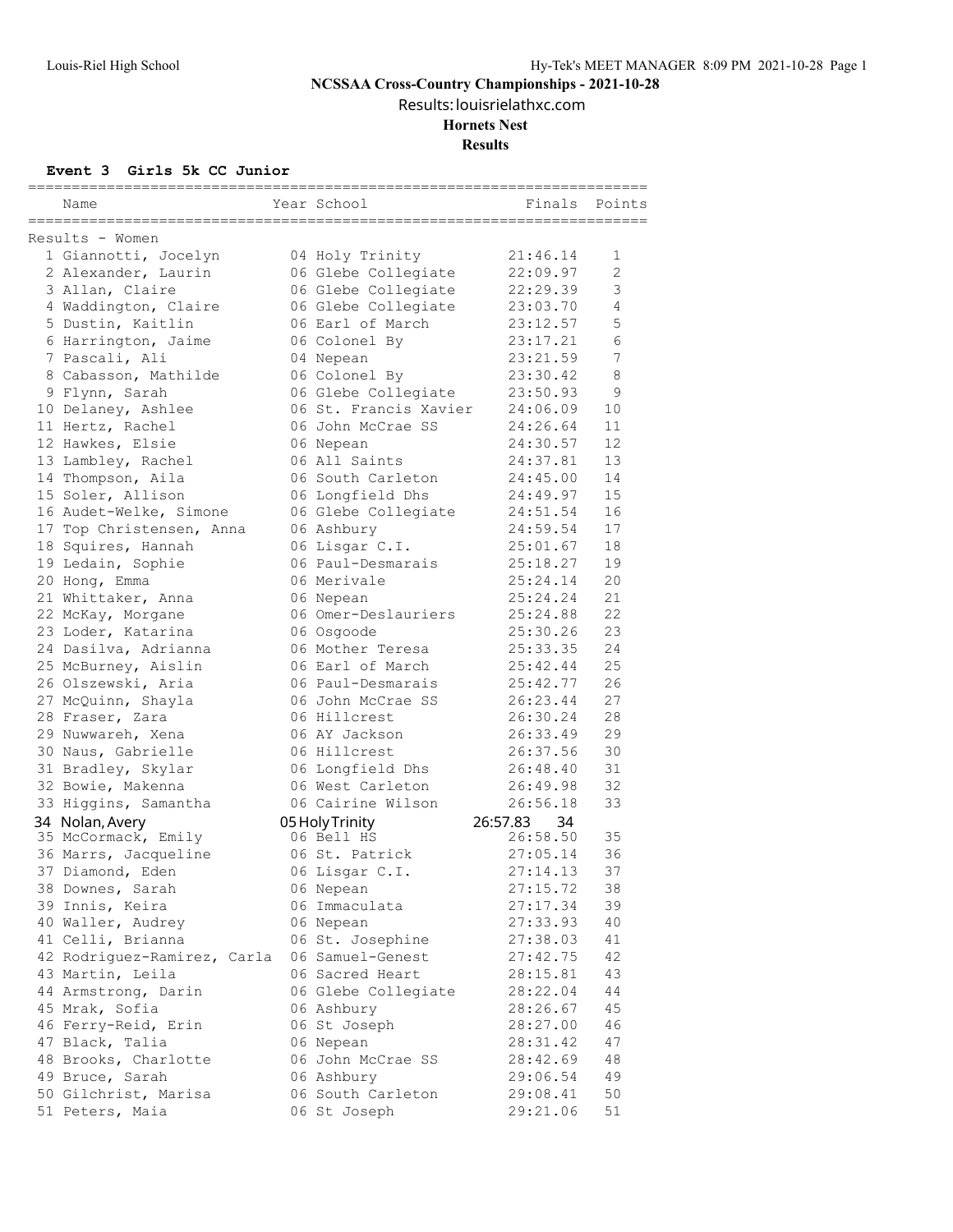**Results: louisrielathxc.com**

#### **Hornets Nest**

#### **Results**

#### **....Event 3 Girls 5k CC Junior**

| 52 Hicks, Shannon          | 06 Earl of March     | 29:24.25 | 52 |
|----------------------------|----------------------|----------|----|
| 53 Mayda, Allison          | 06 South Carleton    | 29:45.38 | 53 |
| 54 Behrens, Loise          | 06 AY Jackson        | 29:48.31 | 54 |
| 55 Carsjens, Amelie        | 06 Canterbury        | 30:21.93 | 55 |
| 56 Clava Medina, Maria     | 04 Glebe Collegiate  | 30:27.34 |    |
| 57 Canovas Alamo, Ana      | 06 Glebe Collegiate  | 30:28.74 |    |
| 58 Abdullahi, Aisha        | 06 West Carleton     | 30:33.29 | 56 |
| 59 Atkins, Nadia           | 06 Ashbury           | 30:34.25 | 57 |
| 60 Goemans, Maria          | 06 Immaculata        | 30:41.30 | 58 |
| 61 Hong, Serena            | 06 All Saints        | 30:52.25 | 59 |
| 62 Zannese, Victoria       | 06 All Saints        | 30:52.47 | 60 |
| 63 Huddleston, Elizabeth   | 06 Sacred Heart      | 31:27.84 | 61 |
| 64 Ahrens, Pauline         | 06 Lisgar C.I.       | 31:30.50 | 62 |
| 65 Brazeau, Lindsay        | 06 Paul-Desmarais    | 31:43.65 | 63 |
| 66 Stratford, Rose         | 06 Canterbury        | 31:44.38 | 64 |
| 67 Dodsworth, Brianna      | 06 South Carleton    | 31:48.15 | 65 |
| 68 Haines, Madelyn         | 06 West Carleton     | 31:48.21 | 66 |
| 69 Graham, Jordan          | 06 South Carleton    | 31:48.34 | 67 |
| 70 Boudreau, Chloe         | 06 Sacred Heart      | 32:02.69 | 68 |
| 71 Chwoschtschinsky, Sofia | 06 Sacred Heart      | 32:16.18 | 69 |
| 72 Harper, Kirsten         | 06 Lisgar C.I.       | 33:50.74 | 70 |
| 73 McQueen, Cadence        | 06 Paul-Desmarais    | 33:55.51 | 71 |
| 74 Krughkov, Amelia        | 06 West Carleton     | 34:31.54 | 72 |
| 75 Joyce, Azriel           | 06 Canterbury        | 34:48.81 | 73 |
| 76 Morbia Boles, Priya     | 06 Nepean            | 35:10.96 |    |
| 77 Kropp, Amelia           | 06 Hillcrest         | 35:12.53 | 74 |
| 78 Norelden, Gamila        | 07 Omer-Deslauriers  | 35:12.98 | 75 |
| 79 Bromwich, Andromeda     | 06 Colonel By        | 35:48.28 | 76 |
| 80 Elmi, Shakira           | 06 Omer-Deslauriers  | 36:01.44 | 77 |
| 81 Ahmed, Mariam           | 06 Ridgemont         | 38:09.34 | 78 |
| 82 Kibicho, Karen          | 06 St. Matthew       | 38:20.81 | 79 |
| 83 Vince Cruz, Ivy         | 06 St Joseph         | 38:25.18 | 80 |
| 84 Rochon, Noémie          | 06 Gisèle-Lalonde    | 38:30.59 | 81 |
| 85 Webster Pless, Carolyn  | 06 Immaculata        | 38:45.37 | 82 |
| 86 Tesfagaber, Mesghana    | 06 St. Pius X C.H.S. | 39:01.28 | 83 |
| 87 Villeneuve, Kate        | 06 Franco-Ouest      | 39:23.18 | 84 |
| 88 Piggott, Cassidie       | 06 Hillcrest         | 41:22.22 | 85 |
| 89 Celebi, Betul           | 06 OC Virtual SS     | 52:51.03 | 86 |
|                            |                      |          |    |

|                                              |                              | Team Scores |                        |  |  |  |  |
|----------------------------------------------|------------------------------|-------------|------------------------|--|--|--|--|
| Rank Team                                    | Total 1 2 3 4 *5 *6 *7 *8 *9 |             |                        |  |  |  |  |
| Results - Women                              |                              |             |                        |  |  |  |  |
| 1 Glebe Collegiate<br>Total Time: 1:31:33.99 |                              |             | 18  2  3  4  9  16  44 |  |  |  |  |
| Average: 22:53.50                            |                              |             |                        |  |  |  |  |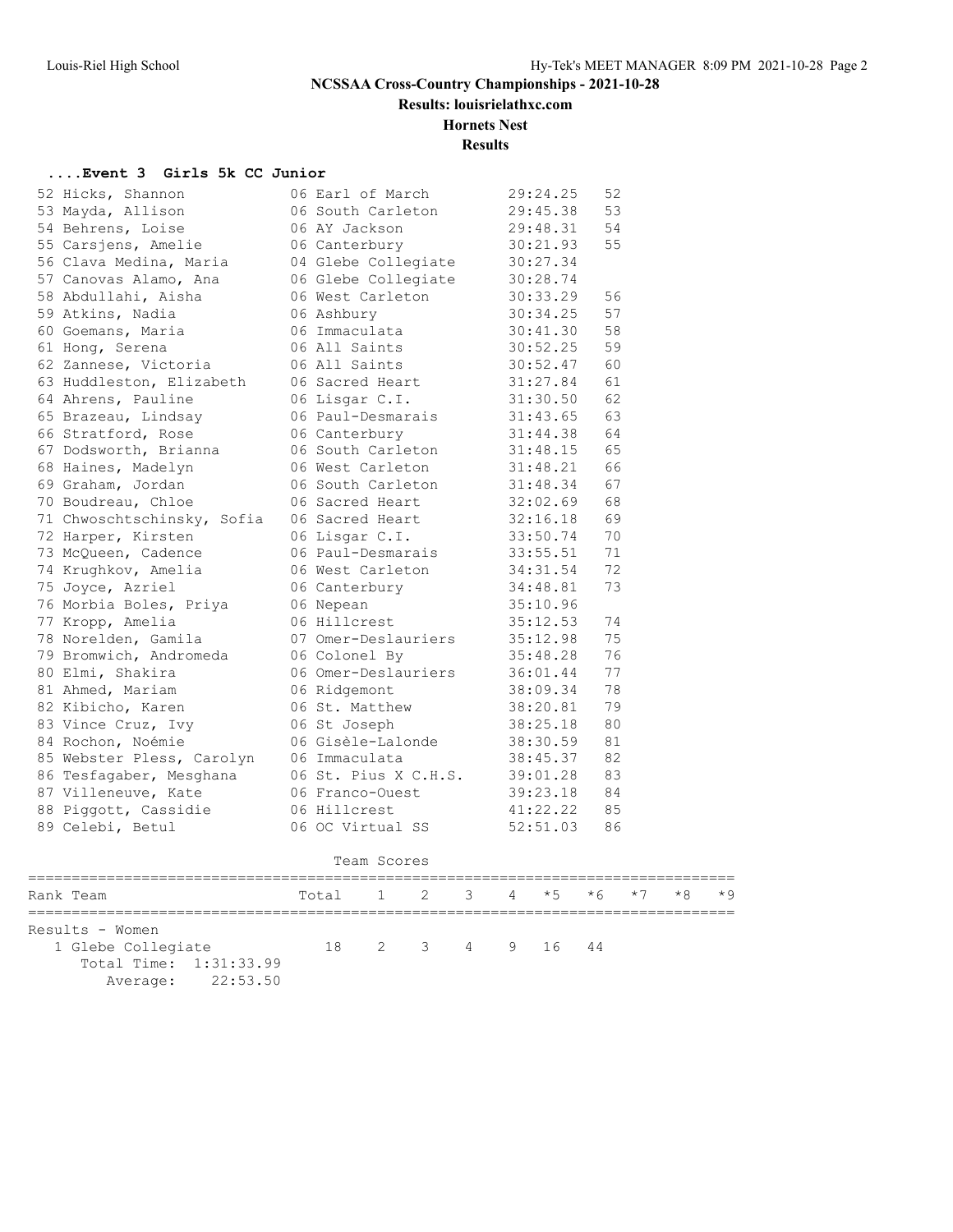**Results: louisrielathxc.com**

**Hornets Nest**

| Event 3 Girls 5k CC Junior |     |    |    |    |    |    |    |
|----------------------------|-----|----|----|----|----|----|----|
| 2 Nepean                   | 78  | 7  | 12 | 21 | 38 | 40 | 47 |
| Total Time: 1:40:32.12     |     |    |    |    |    |    |    |
| 25:08.03<br>Average:       |     |    |    |    |    |    |    |
| 3 Ashbury                  | 168 | 17 | 45 | 49 | 57 |    |    |
| Total Time: 1:53:07.00     |     |    |    |    |    |    |    |
| 28:16.75<br>Average:       |     |    |    |    |    |    |    |
| 4 Paul-Desmarais           | 179 | 19 | 26 | 63 | 71 |    |    |
| Total Time:<br>1:56:40.20  |     |    |    |    |    |    |    |
| 29:10.05<br>Average:       |     |    |    |    |    |    |    |
| 5 South Carleton           | 182 | 14 | 50 | 53 | 65 | 67 |    |
| Total Time: 1:55:26.94     |     |    |    |    |    |    |    |
| 28:51.74<br>Average:       |     |    |    |    |    |    |    |
| 6 Lisgar C.I.              | 187 | 18 | 37 | 62 | 70 |    |    |
| Total Time: 1:57:37.04     |     |    |    |    |    |    |    |
| 29:24.26<br>Average:       |     |    |    |    |    |    |    |
| 7 Hillcrest                | 217 | 28 | 30 | 74 | 85 |    |    |
| Total Time: 2:09:42.55     |     |    |    |    |    |    |    |
| 32:25.64<br>Average:       |     |    |    |    |    |    |    |
| 8 West Carleton            | 226 | 32 | 56 | 66 | 72 |    |    |
| Total Time: 2:03:43.02     |     |    |    |    |    |    |    |
| 30:55.76<br>Average:       |     |    |    |    |    |    |    |
| 9 Sacred Heart             | 241 | 43 | 61 | 68 | 69 |    |    |
| Total Time: 2:04:02.52     |     |    |    |    |    |    |    |
| 31:00.63<br>Average:       |     |    |    |    |    |    |    |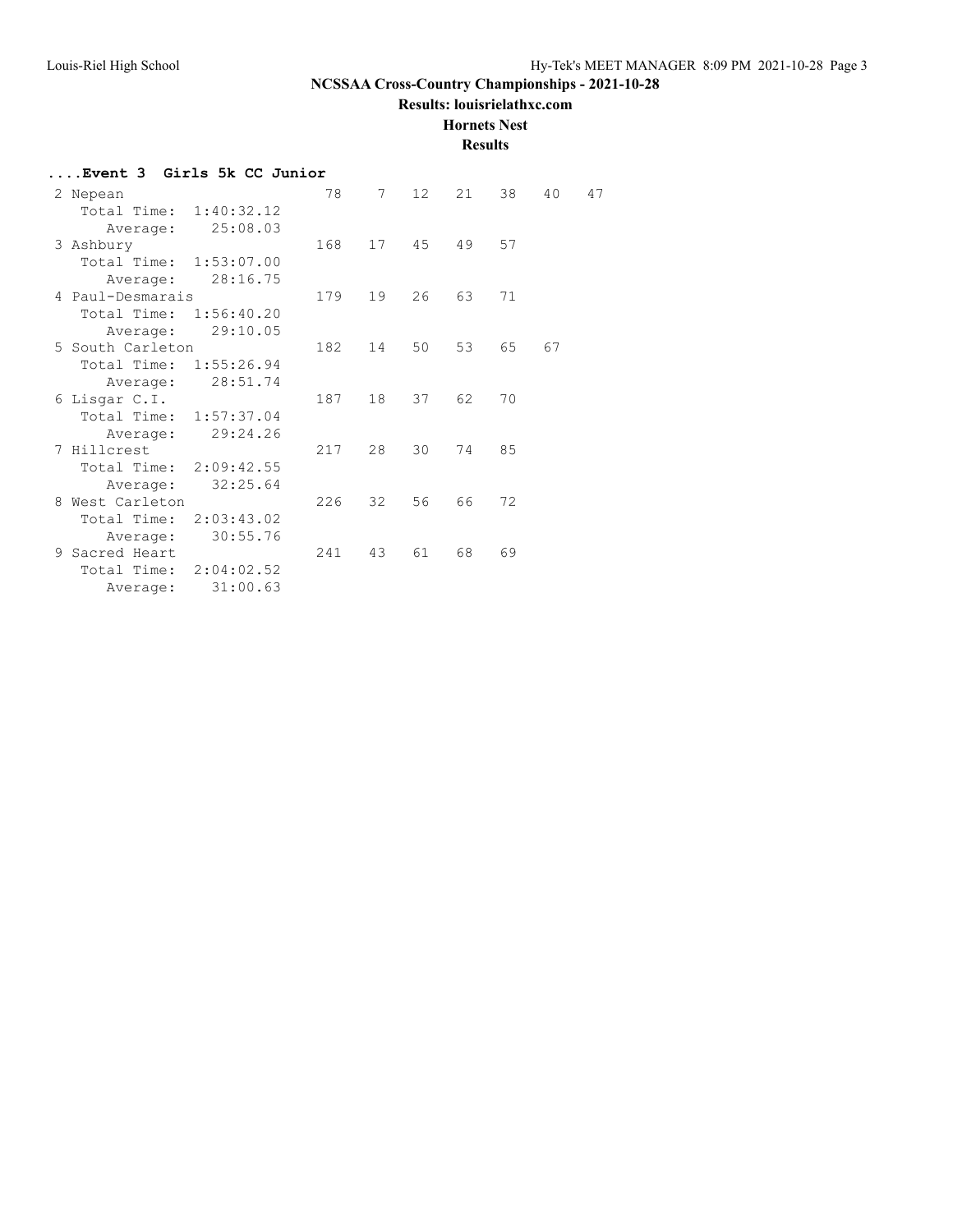**Results: louisrielathxc.com**

# **Hornets Nest**

**Results**

#### **Event 5 Girls 6k CC Senior**

| Name                      | Year School            | ______________________<br>Finals | Points                |
|---------------------------|------------------------|----------------------------------|-----------------------|
|                           |                        |                                  |                       |
| Results - Women           |                        |                                  |                       |
| 1 Van Brabant, Amelia     | 05 Earl of March       | 23:53.32                         | 1                     |
| 2 Vroom, Elizabeth        | 04 Sir Wilfrid Laurier | 24:32.42                         | $\mathbf{2}^{\prime}$ |
| 3 Baggley, Olivia         | 05 Gloucester          | 24:47.13                         | 3                     |
| 4 MacDonald, Cara         | 04 Glebe Collegiate    | 25:11.37                         | 4                     |
| 5 Gormley, Caitlin        | 05 Glebe Collegiate    | 26:18.16                         | 5                     |
| 6 Porter, Gillian         | 04 Franco-Cite         | 26:20.05                         | 6                     |
| 7 Bennett, Talia          | 05 Glebe Collegiate    | 26:42.58                         | 7                     |
| 8 West, Margot            | 04 Nepean              | 27:42.30                         | 8                     |
| 9 Gruson, Karina          | 04 Nepean              | 28:05.97                         | 9                     |
| 10 Chiumera, Alivia       | 05 St. Pius X C.H.S.   | 28:24.65                         | 10                    |
| 11 Munro, Grace           | 04 West Carleton       | 28:26.83                         | 11                    |
| 12 Saravanamuttoo, Jemima | 05 Colonel By          | 28:29.32                         | 12                    |
| 13 Smolynec, Esme         | 05 Merivale            | 28:37.36                         | 13                    |
| 14 Cross, Laura           | 04 Merivale            | 28:45.73                         | 14                    |
| 15 Anderton, Merissa      | 05 Franco-Ouest        | 28:56.87                         | 15                    |
| 16 Hurst, Freya           | 04 Glebe Collegiate    | 28:59.81                         | 16                    |
| 17 Black, Rebecca         | 04 Glebe Collegiate    | 29:20.71                         | 17                    |
| 18 Lessard, Mégane        | 04 Louis-Riel          | 29:24.45                         | 18                    |
| 19 Quinn, Paige           | 04 Osgoode             | 29:27.30                         | 19                    |
| 20 Burgess, Charlotte     | 05 Merivale            | 29:27.92                         | 20                    |
| 21 Duguay, Ella           | 05 Louis-Riel          | 29:36.02                         | 21                    |
| 22 Nowlan, Maddy          | 04 Glebe Collegiate    | 29:37.89                         | 22                    |
| 23 Roy, Chloé             | 04 Franco-Cite         | 29:39.59                         | 23                    |
| 24 Girgis, Kenzie         | 04 Glebe Collegiate    | 29:49.62                         |                       |
| 25 Sarlis, Evangelia      | 05 Sacred Heart        | 29:50.11                         | 24                    |
| 26 Hill, Grace            | 05 Canterbury          | 29:54.97                         | 25                    |
| 27 Semeniuk, Anna         | 05 St. Pius X C.H.S.   | 30:05.27                         | 26                    |
| 28 McCulligh, Helen       | 04 West Carleton       | 30:10.20                         | 27                    |
| 29 Milne, Alison          | 04 John McCrae SS      | 30:25.73                         | 28                    |
| 30 Bradley, Cassidy       | 04 Longfield Dhs       | 30:28.73                         | 29                    |
| 31 Cabasson, Laure        | 05 Colonel By          | 30:34.88                         | 30                    |
| 32 Ferry-Reid, Claire     | 04 St Joseph           | 30:35.24                         | 31                    |
| 33 Perras, Daphne         | 04 Longfield Dhs       | 30:35.99                         | 32                    |
| 34 Concettini, Alice      | 05 Longfield Dhs       | 30:59.36                         | 33                    |
| 35 O'Ray, Maeve           | 04 Paul-Desmarais      | 31:00.39                         | 34                    |
| 36 Norman, Sarah          | 05 Merivale            | 31:11.77                         | 35                    |
| 37 Wechsler, Marika       | 05 Glebe Collegiate    | 31:16.68                         |                       |
| 38 Powter, Morgan         | 05 Ashbury             | 31:22.93                         | 36                    |
| 39 Crooks, Molly          | 04 All Saints          | 31:24.72                         | 37                    |
| 40 Honegger, Isabelle     | 04 AY Jackson          | 31:25.60                         | 38                    |
| 41 Cocchetto, Rebecca     | 05 South Carleton      | 31:27.77                         | 39                    |
| 42 Brossier, Lea          | 05 South Carleton      | 31:28.82                         | 40                    |
| 43 LeBlanc, Julia         | 04 Immaculata          | 31:30.90                         | 41                    |
| 44 Johnson, Julia         | 05 Lester B. Pearson   | 31:57.75                         | 42                    |
| 45 Macharia, Imani        | 05 Colonel By          | 31:59.52                         | 43                    |
| 46 Kurbel, Mikayla        | 04 St. Peter           | 32:14.35                         | 44                    |
| 47 Shepertycki, Halyna    | 04 All Saints          | 32:32.87                         | 45                    |
| 48 Vogt, Daria            | 04 Franco-Cite         | 32:36.17                         | 46                    |
| 49 Wilton, Kayla          | 05 Immaculata          | 32:46.73                         | 47                    |
| 50 Zarull, Maddy          | 04 Nepean              | 32:54.93                         | 48                    |
| 51 Benz, Alexis           | 05 St Joseph           | 33:06.98                         | 49                    |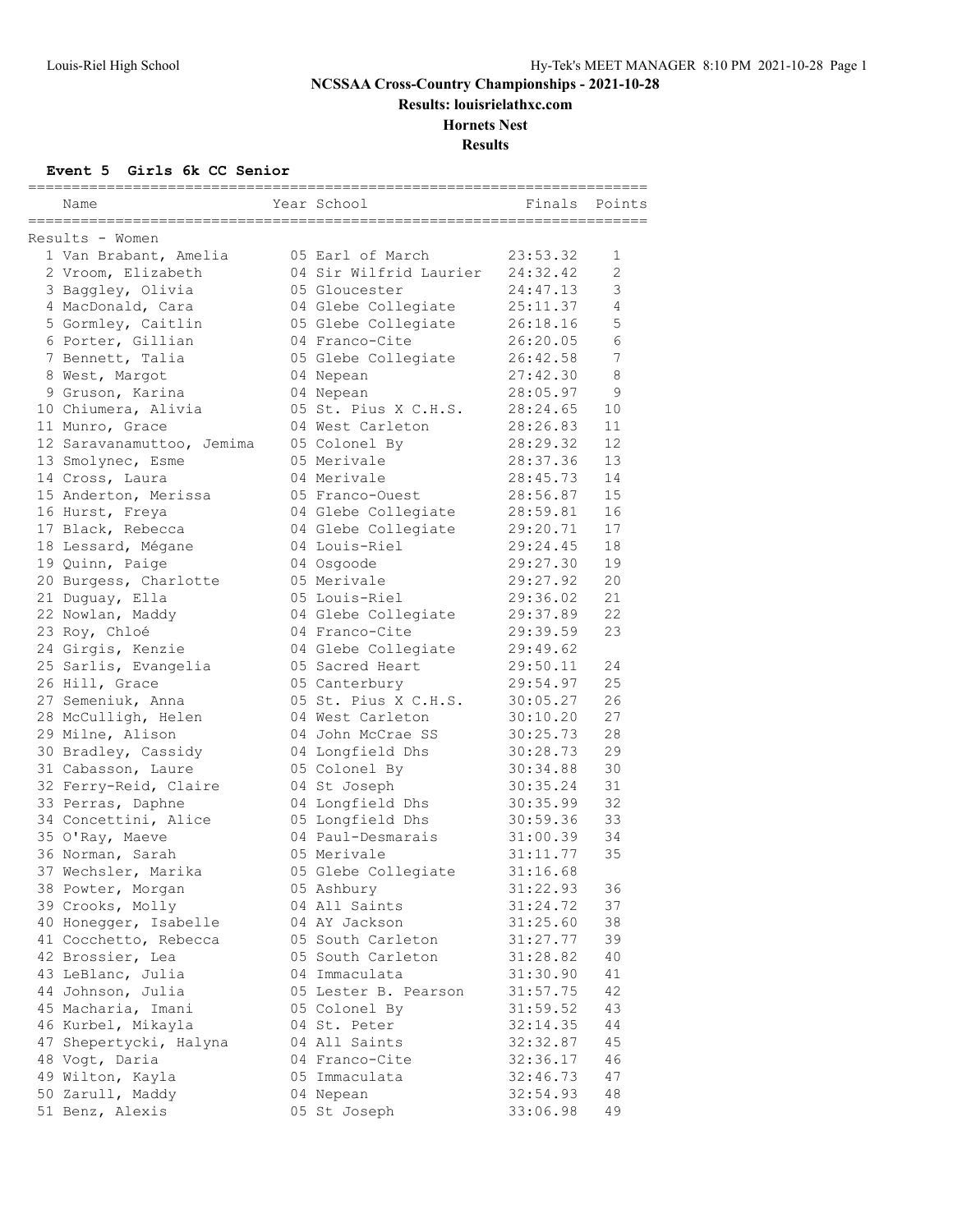**Results: louisrielathxc.com**

#### **Hornets Nest**

#### **Results**

# **....Event 5 Girls 6k CC Senior**

| 52 | Harback, Lauren                   |
|----|-----------------------------------|
| 53 | Pooler, Olivia                    |
| 54 | Thomas, Kaia                      |
|    | 55 Paoletti, Kealey               |
| 56 | Savoie, Ava                       |
| 57 | Painter, Luisa                    |
| 58 | Brûlé, Émilie                     |
| 59 | Furlong, Olivia                   |
| 60 | Zannese, Larissa                  |
| 61 | Gryczon, Brianna                  |
| 62 | Tucker, Catherine                 |
| 63 | Mohamed, Maleeka                  |
| 64 | Feeny-Svab, Bronwen               |
| 65 | Elwafi, Tmather                   |
| 66 | Guillemette, Chloe                |
| 67 | Bee, Maggie                       |
| 68 | Quirion, Audrey                   |
| 69 | Chen, Maggie                      |
| 70 | Chapman, Lucy                     |
| 71 | Gauthier, Gabrielle               |
| 72 | Roberts, Gillian                  |
| 73 |                                   |
|    | Labonte, Julie                    |
| 74 | Duffley, Laura                    |
| 75 | Fitzgerald, Tara                  |
| 76 | Stancher, Marianna                |
| 77 | Kachi, Miya                       |
| 78 | McIlwaine, Gillian                |
| 79 | McTaggart, Emily                  |
| 80 | Drummond, Emily                   |
| 81 | Legostaeva, Elizabeth             |
| 82 | Stanley, Madelyn                  |
| 83 | Betty, Maria                      |
| 84 | Hatfield, Alex                    |
| 85 | Langner, Erika                    |
| 86 | Guy, Abigail                      |
| 87 | Hoshino-Morin, Maya               |
| 88 | McCourt, Catherine                |
| 89 | Armstrong, Rowan                  |
|    | 90 Tran, Arlene                   |
|    | 91 Al-Refae, Leen                 |
| 92 | Frontini, Agnese                  |
| 93 | Rella, Stefanie<br>Mendes, Elissa |
| 94 |                                   |
| 95 | Gallone, Romaine                  |
|    | 96 Zhang, Carolyn                 |
| 97 | Boehme, Johanna                   |
| 98 | Ciccarelli, Shireen               |
| 99 | McGarrie, Heather                 |
| 00 | Beavis, Hannah                    |
| 01 | Al Sultan, Meyyada                |
| 02 | Heuthorst, Anika                  |
| 03 | Koziakova, Terezai                |
| 04 | Vadon, Amanda                     |
| 05 | Massarello, Madison               |
|    |                                   |

| 52 Harback, Lauren       | 04 Franco-Cite         | 33:12.17 | 50  |
|--------------------------|------------------------|----------|-----|
| 53 Pooler, Olivia        | 04 St Joseph           | 33:22.81 | 51  |
| 54 Thomas, Kaia          | 05 Glebe Collegiate    | 33:34.19 |     |
| 55 Paoletti, Kealey      | 05 St. Paul Chs        | 33:54.08 | 52  |
| 56 Savoie, Ava           | 04 St Joseph           | 33:56.17 | 53  |
| 57 Painter, Luisa        | 05 Ashbury             | 34:00.28 | 54  |
| 58 Brûlé, Émilie         | 04 Samuel-Genest       | 34:01.67 | 55  |
| 59 Furlong, Olivia       | 04 Sir Wilfrid Laurier | 34:06.95 | 56  |
| 60 Zannese, Larissa      | 04 All Saints          | 34:07.92 | 57  |
| 61 Gryczon, Brianna      | 04 Lester B. Pearson   | 34:11.80 | 58  |
| 62 Tucker, Catherine     | 04 Mother Teresa       | 34:12.24 | 59  |
| 63 Mohamed, Maleeka      | 05 Cairine Wilson      | 34:49.92 | 60  |
| 64 Feeny-Svab, Bronwen   | 04 St Joseph           | 34:51.91 | 61  |
| 65 Elwafi, Tmather       | 05 OC Virtual SS       | 34:54.52 | 62  |
| 66 Guillemette, Chloe    | 05 Sacred Heart        | 35:25.27 | 63  |
| 67 Bee, Maggie           | 05 Canterbury          | 35:40.90 | 64  |
| 68 Quirion, Audrey       | 04 Ashbury             | 35:44.67 | 65  |
| 69 Chen, Maggie          | 04 Colonel By          | 36:22.94 | 66  |
| 70 Chapman, Lucy         | 04 Franco-Ouest        | 36:52.88 | 67  |
| 71 Gauthier, Gabrielle   | 05 Franco-Ouest        | 37:04.90 | 68  |
| 72 Roberts, Gillian      | 05 Sir Wilfrid Laurier | 37:10.29 | 69  |
| 73 Labonte, Julie        | 05 Sacred Heart        | 37:10.89 | 70  |
| 74 Duffley, Laura        | 04 Immaculata          | 37:23.78 | 71  |
| 75 Fitzgerald, Tara      | 05 Canterbury          | 37:30.50 | 72  |
| 76 Stancher, Marianna    | 07 Nepean              | 37:32.91 | 73  |
| 77 Kachi, Miya           | 05 Sir Wilfrid Laurier | 37:37.90 | 74  |
| 78 McIlwaine, Gillian    | 04 Ridgemont           | 37:38.13 | 75  |
| 79 McTaggart, Emily      | 05 Woodroffe           | 37:44.55 | 76  |
| 80 Drummond, Emily       | 04 Nepean              | 37:55.42 | 77  |
| 81 Legostaeva, Elizabeth | 05 OC Virtual SS       | 38:06.00 | 78  |
| 82 Stanley, Madelyn      | 04 Omer-Deslauriers    | 38:16.82 | 79  |
| 83 Betty, Maria          | 04 Lisgar C.I.         | 38:28.70 | 80  |
| 84 Hatfield, Alex        | 04 St. Mark            | 38:32.58 | 81  |
| 85 Langner, Erika        | 05 Ridgemont           | 38:36.35 | 82  |
| 86 Guy, Abigail          | 05 Longfield Dhs       | 38:40.77 | 83  |
| 87 Hoshino-Morin, Maya   | 05 Canterbury          | 39:26.15 | 84  |
| 88 McCourt, Catherine    | 05 Ashbury             | 39:31.38 | 85  |
| 89 Armstrong, Rowan      | 04 Hillcrest           | 40:02.89 | 86  |
| 90 Tran, Arlene          | 05 John McCrae SS      | 40:03.22 | 87  |
| 91 Al-Refae, Leen        | 04 Lisgar C.I.         | 40:49.24 | 88  |
| 92 Frontini, Agnese      | 04 Lisgar C.I.         | 41:11.27 | 89  |
| 93 Rella, Stefanie       | 04 Nepean              | 41:13.98 | 90  |
| 94 Mendes, Elissa        | 04 Mother Teresa       | 41:24.43 | 91  |
| 95 Gallone, Romaine      | 05 Ashbury             | 41:31.62 | 92  |
| 96 Zhang, Carolyn        | 04 Colonel By          | 41:40.42 | 93  |
| 97 Boehme, Johanna       | 05 Sir Wilfrid Laurier | 41:51.52 | 94  |
| 98 Ciccarelli, Shireen   | 05 Colonel By          | 41:59.58 | 95  |
| 99 McGarrie, Heather     | 05 St. Peter           | 42:11.80 | 96  |
| 100 Beavis, Hannah       | 05 St. Mark            | 42:30.83 | 97  |
| 101 Al Sultan, Meyyada   | 05 Gloucester          | 42:40.65 | 98  |
| 102 Heuthorst, Anika     | 05 St. Matthew         | 42:41.37 | 99  |
| 103 Koziakova, Terezai   | 05 Ashbury             | 42:49.30 | 100 |
| 104 Vadon, Amanda        | 04 Gisèle-Lalonde      | 42:57.78 | 101 |
| 105 Massarello, Madison  | 05 St-Laurent Academy  | 43:13.05 | 102 |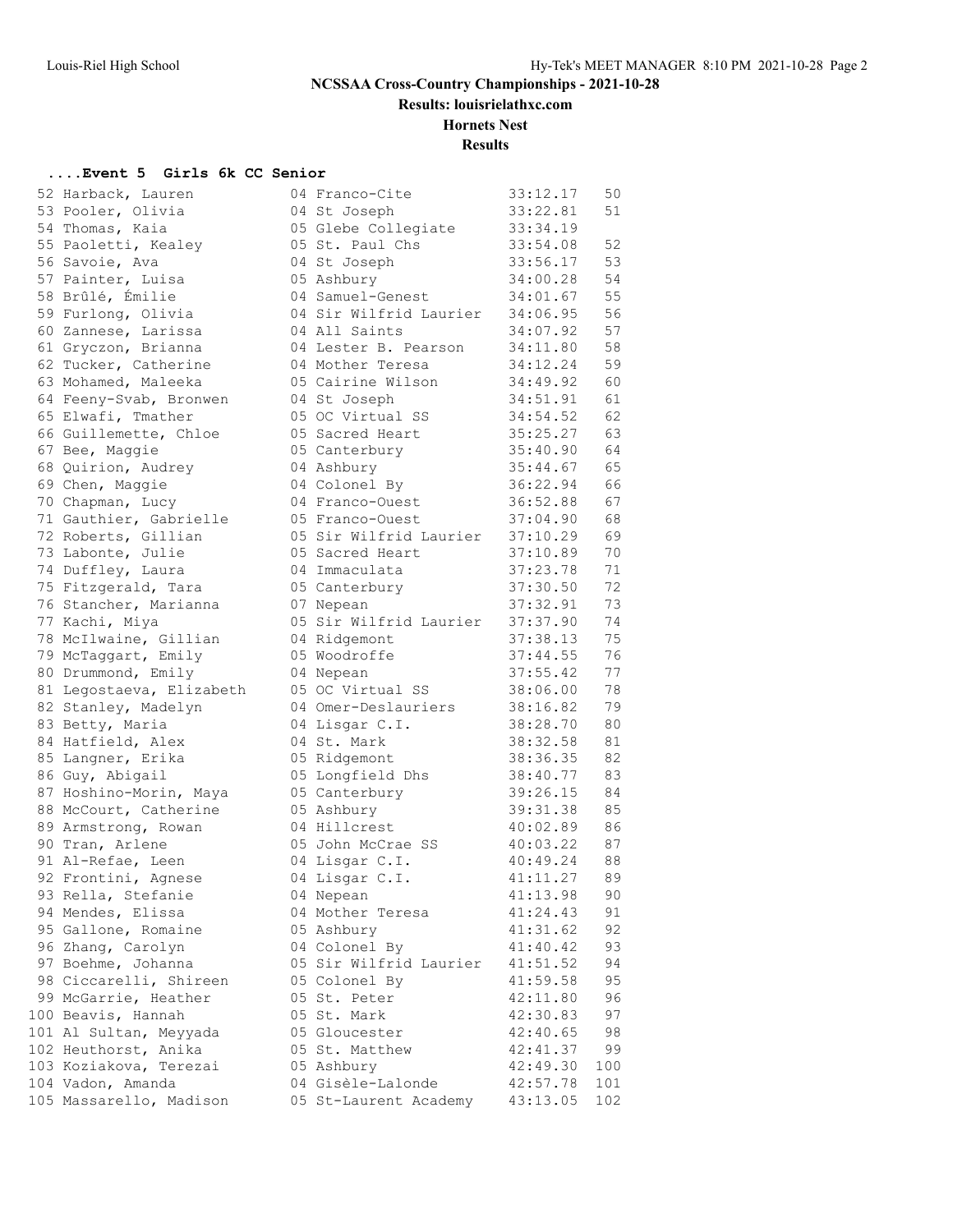**Results: louisrielathxc.com**

#### **Hornets Nest**

| Event 5 Girls 6k CC Senior  |                 |                                 |                |    |     |            |      |            |    |      |
|-----------------------------|-----------------|---------------------------------|----------------|----|-----|------------|------|------------|----|------|
| 106 Tibbles, Abigail        |                 | 04 Franco-Ouest<br>05 St Joseph |                |    |     | 44:39.18   |      | 103<br>104 |    |      |
| 107 Achinte, Julietta       |                 |                                 |                |    |     | 46:16.65   |      |            |    |      |
| 108 Dziemian, Paula         | 03 St. Paul Chs |                                 |                |    |     | 46:57.99   | 105  |            |    |      |
| 109 Russell, Paige          | 02 Holy Trinity |                                 |                |    |     | 1:03:05.44 | 106  |            |    |      |
|                             |                 |                                 |                |    |     |            |      |            |    |      |
|                             |                 | Team Scores                     |                |    |     |            |      |            |    |      |
| Rank Team                   | Total           | $\mathbf{1}$                    | $\overline{2}$ | 3  | 4   | $*5$       | $*6$ | $*7$       | *8 | $*9$ |
| Results - Women             |                 |                                 |                |    |     |            |      |            |    |      |
| 1 Glebe Collegiate          | 32              | 4                               | 5              | 7  | 16  | 17         | 22   |            |    |      |
| Total Time:<br>1:47:11.92   |                 |                                 |                |    |     |            |      |            |    |      |
| 26:47.98<br>Average:        |                 |                                 |                |    |     |            |      |            |    |      |
| 2 Merivale                  | 82              | 13                              | 14             | 20 | 35  |            |      |            |    |      |
| Total Time: 1:58:02.78      |                 |                                 |                |    |     |            |      |            |    |      |
| 29:30.70<br>Average:        |                 |                                 |                |    |     |            |      |            |    |      |
| 3 Franco-Cite               | 125             | 6                               | 23             | 46 | 50  |            |      |            |    |      |
| Total Time:<br>2:01:47.98   |                 |                                 |                |    |     |            |      |            |    |      |
| 30:27.00<br>Average:        |                 |                                 |                |    |     |            |      |            |    |      |
| 4 Nepean                    | 138             | 8                               | 9              | 48 | 73  | 77         | 90   |            |    |      |
| Total Time:<br>2:06:16.11   |                 |                                 |                |    |     |            |      |            |    |      |
| 31:34.03<br>Average:        |                 |                                 |                |    |     |            |      |            |    |      |
| 5 Colonel By                | 151             | $12 \overline{ }$               | 30             | 43 | 66  | 93         | 95   |            |    |      |
| Total Time:<br>2:07:26.66   |                 |                                 |                |    |     |            |      |            |    |      |
| Average: 31:51.67           |                 |                                 |                |    |     |            |      |            |    |      |
| 6 Longfields Davidson Heigh | 177             | 29                              | 32             | 33 | 83  |            |      |            |    |      |
| Total Time:<br>2:10:44.85   |                 |                                 |                |    |     |            |      |            |    |      |
| 32:41.22<br>Average:        |                 |                                 |                |    |     |            |      |            |    |      |
| 7 St Joseph                 | 184             | 31                              | 49             | 51 | 53  | 61         | 104  |            |    |      |
| Total Time:<br>2:11:01.20   |                 |                                 |                |    |     |            |      |            |    |      |
| 32:45.30<br>Average:        |                 |                                 |                |    |     |            |      |            |    |      |
| 8 Sir Wilfrid Laurier       | 201             | 2                               | 56             | 69 | 74  | 94         |      |            |    |      |
| Total Time:<br>2:13:27.56   |                 |                                 |                |    |     |            |      |            |    |      |
| 33:21.89<br>Average:        |                 |                                 |                |    |     |            |      |            |    |      |
| 9 Ashbury                   | 240             | 36                              | 54             | 65 | 85  | 92         | 100  |            |    |      |
| Total Time:<br>2:20:39.26   |                 |                                 |                |    |     |            |      |            |    |      |
| 35:09.82<br>Average:        |                 |                                 |                |    |     |            |      |            |    |      |
| 10 Canterbury               | 245             | 25                              | 64             | 72 | 84  |            |      |            |    |      |
| Total Time:<br>2:22:32.52   |                 |                                 |                |    |     |            |      |            |    |      |
| 35:38.13<br>Average:        |                 |                                 |                |    |     |            |      |            |    |      |
| 11 Franco-Ouest             | 253             | 15                              | 67             | 68 | 103 |            |      |            |    |      |
| Total Time:<br>2:27:33.83   |                 |                                 |                |    |     |            |      |            |    |      |
| 36:53.46<br>Average:        |                 |                                 |                |    |     |            |      |            |    |      |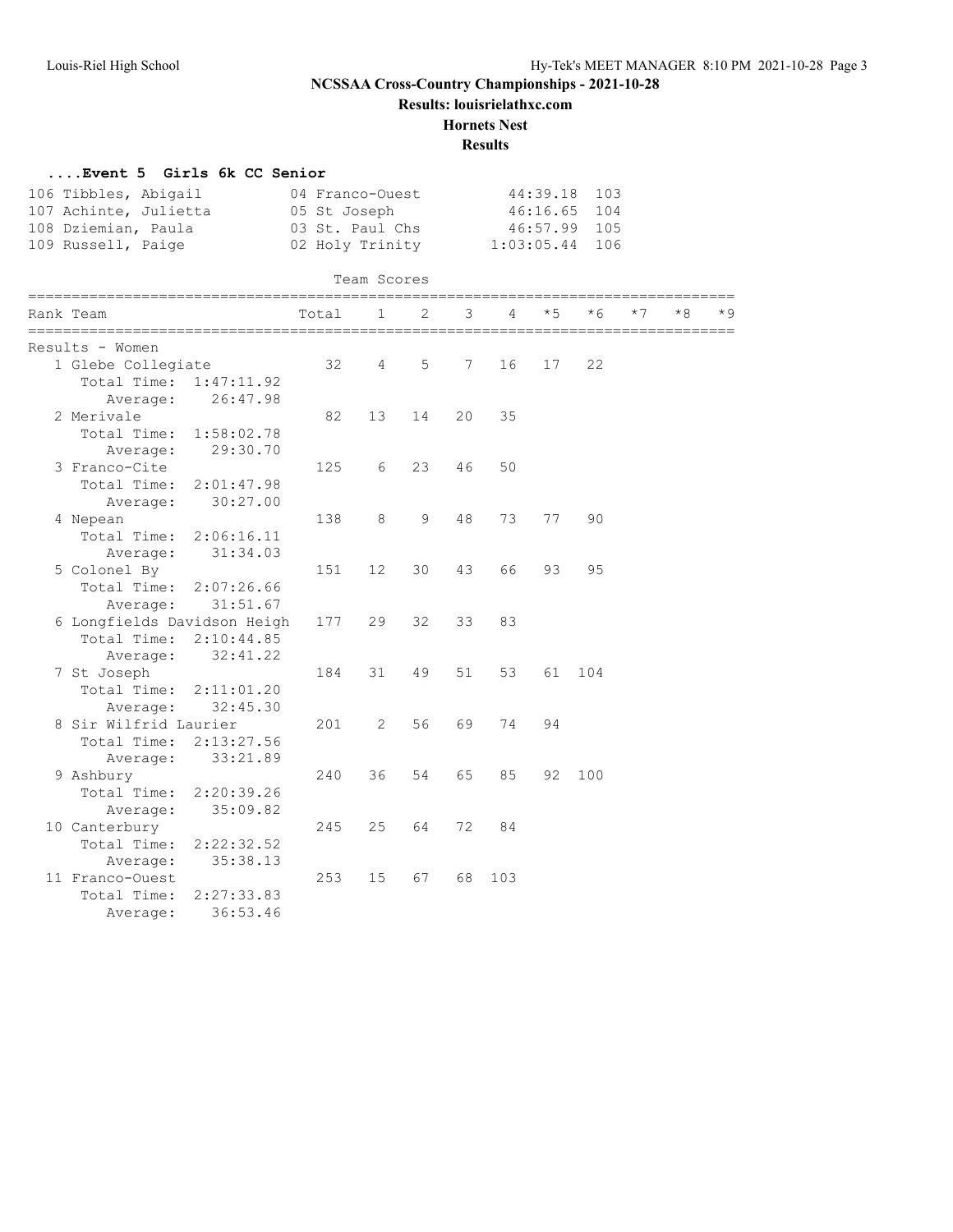**Results: louisrielathxc.com**

## **Hornets Nest**

**Results**

## **Event 2 Boys 4k CC Novice**

| Name                                   | Year School                         | Finals               | Points         |
|----------------------------------------|-------------------------------------|----------------------|----------------|
| Results - Men                          |                                     |                      |                |
| 1 Cova, Daniel                         | 07 Louis-Riel                       | 15:39.59             | $\mathbf{1}$   |
| 2 Sankey, Levi                         | 07 Merivale                         | 15:52.91             | $\overline{c}$ |
| 3 McGregor, Will                       | 07 Immaculata                       | 16:09.45             | 3              |
| 4 Adamson, Will                        | 07 Earl of March                    | 16:11.99             | $\overline{4}$ |
| 5 Smith, Noah                          | 07 Immaculata                       | 16:24.50             | 5              |
| 6 Meehan, Aleksander                   | 07 Immaculata                       | 16:33.35             | 6              |
| 7 Zachary, Jeggo                       | 07 Louis-Riel                       | 16:34.99             | 7              |
| 8 Daniels, Robin                       | 07 Nepean                           | 16:47.88             | 8              |
| 9 Padoin-Castillo, Matteo              | 07 Immaculata                       | 17:05.86             | 9              |
| 10 Thompson, Blue                      | 07 Merivale                         | 17:07.19             | 10             |
| 11 Mallon, Cayden                      | 07 Immaculata                       | 17:16.25             | 11             |
| 12 Gomez, Samuel                       | 07 John McCrae SS                   | 17:18.51             | 12             |
| 13 Stratford, Hugh                     | 07 Canterbury                       | 17:19.42             | 13             |
| 14 Rodriguez-Ramirez, Diego            | 07 Samuel-Genest                    | 17:47.49             | 14             |
| 15 Brock, Mason                        | 07 St. Francis Xavier               | 17:50.55             | 15             |
| 16 Campbell, Francis                   | 07 Sir Wilfrid Laurier              | 17:54.64             | 16             |
| 17 O'Gorman, Harrison                  | 07 Notre Dame                       | 17:56.43             | 17             |
| 18 Ferris, Jake                        | 07 St. Paul Chs                     | 17:57.75             | 18             |
| 19 Bernal, Gabriel                     | 07 South Carleton                   | 18:15.04             | 19             |
| 20 Goold, Barrett                      | 07 Sir Robert Borden                | 18:17.08             | 20             |
| 21 Abraham, Christopher                | 06 All Saints                       | 18:19.58             | 21             |
| 22 Kaye, Cohen                         | 07 Louis-Riel                       | 18:20.31             | 22             |
| 23 Haire, Joshua                       | 07 St. Paul Chs                     | 18:21.88             | 23             |
| 24 Smith, Kiran                        | 07 Colonel By                       | 18:36.34             | 24             |
| 25 Hicks, Matthew                      | 07 AY Jackson                       | 18:39.87             | 25             |
| 26 Tesselaar, Harrison                 | 07 John McCrae SS                   | 18:40.81             | 26             |
| 27 Miller, Percival                    | 07 South Carleton                   | 18:44.02             | 27             |
| 28 Legace, Tyler                       | 07 Hillcrest                        | 18:44.72             | 28             |
| 29 Ragaisis, Jonah                     | 07 St Joseph                        | 18:47.24             | 29             |
| 30 Letts, Jared                        | 07 Lisgar C.I.                      | 18:54.34             | 30             |
| 31 Lucente, Wally                      | 07 West Carleton                    | 18:57.74             | 31             |
| 32 Milne, Ian                          | 07 John McCrae SS                   | 18:58.00             | 32             |
| 33 Nigelsky Skordas, Phoeni            | 07 Sir Wilfrid Laurier              | 18:58.05             | 33             |
| 34 Dagenais, Vincent                   | 07 Hillcrest                        | 19:00.51             | 34             |
| 35 Osborne, Carson                     | 07 West Carleton                    | 19:09.71             | 35             |
| 36 Morin, Tristan                      | 07 West Carleton<br>07 St. Paul Chs | 19:10.01             | 36<br>37       |
| 37 Sweet, Tyson                        |                                     | 19:11.89             |                |
| 38 McCrimmon, Jonah                    | 07 Colonel By<br>07 All Saints      | 19:12.21<br>19:12.49 | 38<br>39       |
| 39 McGinnity, Owen<br>40 Wong, Brandon | 07 AY Jackson                       | 19:17.60             | 40             |
| 41 Johnston-Zemek, Nicholas            | 07 Ashbury                          | 19:22.34             | 41             |
| 42 Turenne, Xavier                     | 06 Paul-Desmarais                   | 19:24.48             | 42             |
| 43 Chuey-Xipolitakis, Peter            | 07 St Joseph                        | 19:25.08             | 43             |
| 44 Barker, Elias                       | 07 Samuel-Genest                    | 19:25.84             | 44             |
| 45 Pierce, Craig                       | 07 Glebe Collegiate                 | 19:28.68             | 45             |
| 46 Kamau, Baraka                       | 07 Hillcrest                        | 19:30.19             | 46             |
| 47 Crowder, Niall                      | 07 St Joseph                        | 19:32.08             | 47             |
| 48 Tong, Duncan                        | 07 Merivale                         | 19:37.05             | 48             |
| 49 Niazi, Mesbahullah                  | 07 Merivale                         | 19:37.26             | 49             |
| 50 Henderson, Liam                     | 07 Paul-Desmarais                   | 19:59.84             | 50             |
| 51 Abouzied, Mohammed                  | 07 John McCrae SS                   | 20:07.55             | 51             |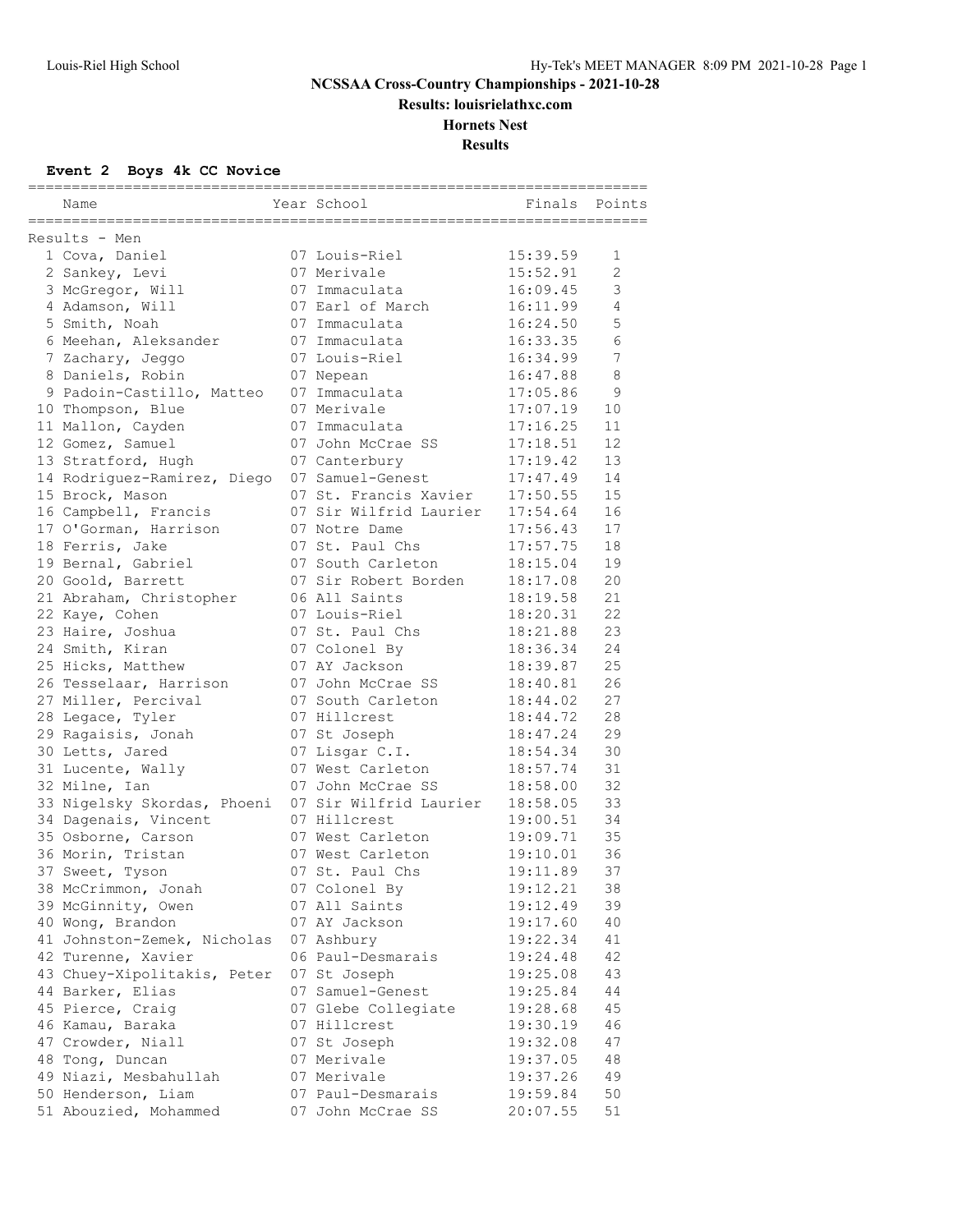**Results: louisrielathxc.com**

## **Hornets Nest**

**Results**

#### **....Event 2 Boys 4k CC Novice**

| 53 Wentring, Gavin (* John McCree SS 20:23, 53<br>Salemontt, Jakob (* John McCree Bison (* 2013)<br>163 Bennett, Jakob (* 17 Vest Carleton 2013), 46 53 Alahal, Patrick (* 17 Vest Carleton 2015), 46 5<br>54 Bennish, Nikolai (* 17 |  |             |  |  |  |  |
|--------------------------------------------------------------------------------------------------------------------------------------------------------------------------------------------------------------------------------------|--|-------------|--|--|--|--|
|                                                                                                                                                                                                                                      |  |             |  |  |  |  |
|                                                                                                                                                                                                                                      |  |             |  |  |  |  |
|                                                                                                                                                                                                                                      |  |             |  |  |  |  |
|                                                                                                                                                                                                                                      |  |             |  |  |  |  |
|                                                                                                                                                                                                                                      |  |             |  |  |  |  |
|                                                                                                                                                                                                                                      |  |             |  |  |  |  |
|                                                                                                                                                                                                                                      |  |             |  |  |  |  |
|                                                                                                                                                                                                                                      |  |             |  |  |  |  |
|                                                                                                                                                                                                                                      |  |             |  |  |  |  |
|                                                                                                                                                                                                                                      |  |             |  |  |  |  |
|                                                                                                                                                                                                                                      |  |             |  |  |  |  |
|                                                                                                                                                                                                                                      |  |             |  |  |  |  |
|                                                                                                                                                                                                                                      |  |             |  |  |  |  |
|                                                                                                                                                                                                                                      |  |             |  |  |  |  |
|                                                                                                                                                                                                                                      |  |             |  |  |  |  |
|                                                                                                                                                                                                                                      |  |             |  |  |  |  |
|                                                                                                                                                                                                                                      |  |             |  |  |  |  |
|                                                                                                                                                                                                                                      |  |             |  |  |  |  |
|                                                                                                                                                                                                                                      |  |             |  |  |  |  |
|                                                                                                                                                                                                                                      |  |             |  |  |  |  |
|                                                                                                                                                                                                                                      |  |             |  |  |  |  |
|                                                                                                                                                                                                                                      |  |             |  |  |  |  |
|                                                                                                                                                                                                                                      |  |             |  |  |  |  |
|                                                                                                                                                                                                                                      |  |             |  |  |  |  |
|                                                                                                                                                                                                                                      |  |             |  |  |  |  |
|                                                                                                                                                                                                                                      |  |             |  |  |  |  |
|                                                                                                                                                                                                                                      |  |             |  |  |  |  |
|                                                                                                                                                                                                                                      |  |             |  |  |  |  |
|                                                                                                                                                                                                                                      |  |             |  |  |  |  |
|                                                                                                                                                                                                                                      |  |             |  |  |  |  |
| 91 Hernandez, Sebastian and 17 Lester B. Pearson 28:00.39 91<br>92 Sung, Justin 07 St. Francis Xavier 28:05.21 92<br>93 Alnaas, Mohamed 07 Hillcrest 31:07.38 93                                                                     |  |             |  |  |  |  |
|                                                                                                                                                                                                                                      |  |             |  |  |  |  |
|                                                                                                                                                                                                                                      |  |             |  |  |  |  |
|                                                                                                                                                                                                                                      |  | Team Scores |  |  |  |  |
| Rank Team $\begin{array}{ccccccccccccc}\n\text{Rank Team} & \text{mean} & \text{Total} & 1 & 2 & 3 & 4 & *5 & *6 & *7 & *8 & *9 \\ \end{array}$                                                                                      |  |             |  |  |  |  |

Results - Men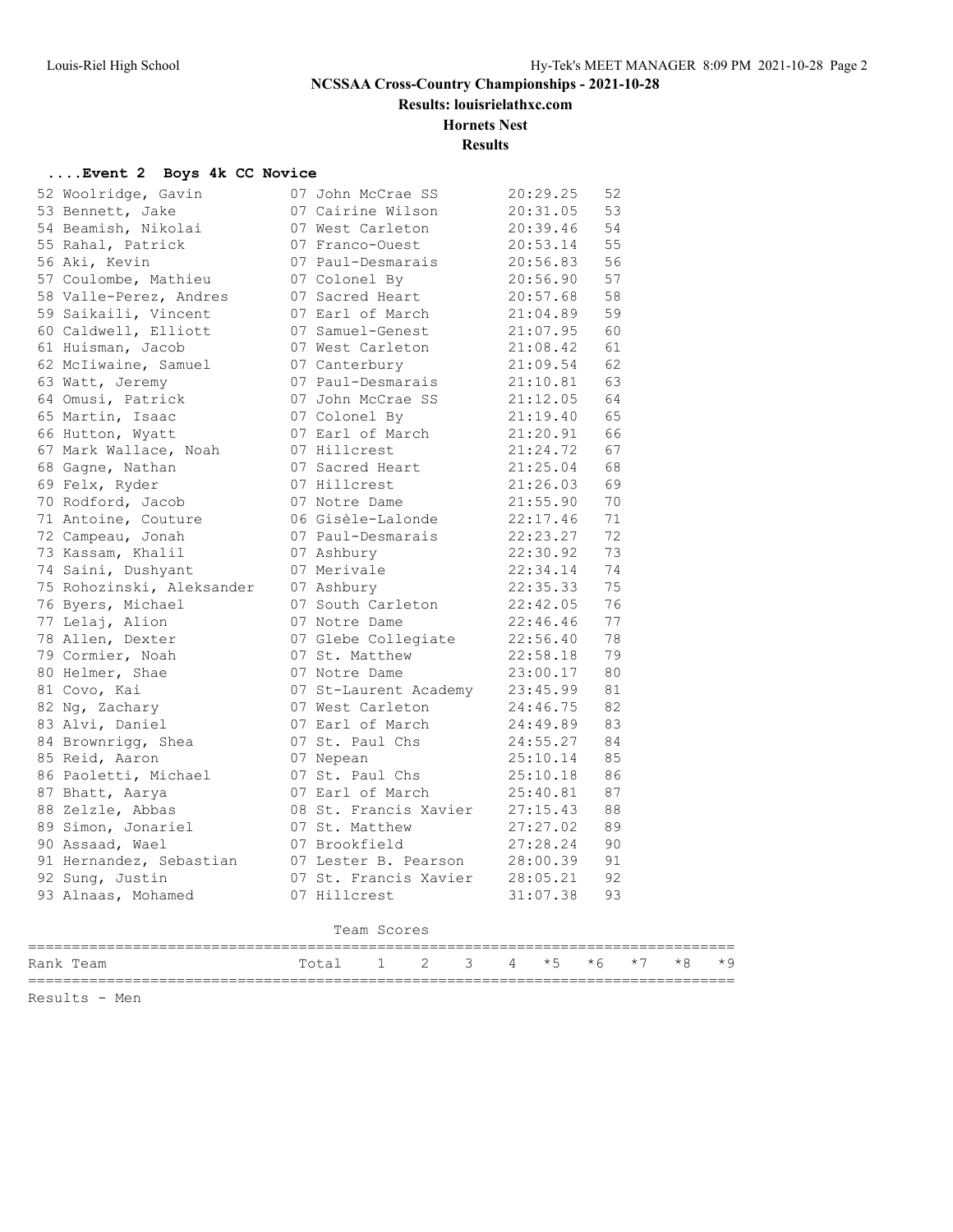**Results: louisrielathxc.com**

**Hornets Nest**

| Event 2 Boys 4k CC Novice |     |    |                 |        |    |    |    |  |  |  |
|---------------------------|-----|----|-----------------|--------|----|----|----|--|--|--|
| 1 Immaculata              | 23  | 3  | 5               | 6      | 9  | 11 |    |  |  |  |
| Total Time:<br>1:06:13.16 |     |    |                 |        |    |    |    |  |  |  |
| 16:33.29<br>Average:      |     |    |                 |        |    |    |    |  |  |  |
| 2 Merivale                | 109 | 2  | 10 <sup>°</sup> | 48     | 49 | 74 |    |  |  |  |
| Total Time: 1:12:14.41    |     |    |                 |        |    |    |    |  |  |  |
| 18:03.61<br>Average:      |     |    |                 |        |    |    |    |  |  |  |
| 3 John McCrae SS          | 121 | 12 | 26              | $32 -$ | 51 | 52 | 64 |  |  |  |
| Total Time:<br>1:15:04.87 |     |    |                 |        |    |    |    |  |  |  |
| 18:46.22<br>Average:      |     |    |                 |        |    |    |    |  |  |  |
| 4 West Carleton           | 156 | 31 | 35              | 36     | 54 | 61 | 82 |  |  |  |
| Total Time:<br>1:17:56.92 |     |    |                 |        |    |    |    |  |  |  |
| 19:29.23<br>Average:      |     |    |                 |        |    |    |    |  |  |  |
| 5 St. Paul Chs            | 162 | 18 | 23              | 37     | 84 | 86 |    |  |  |  |
| 1:20:26.79<br>Total Time: |     |    |                 |        |    |    |    |  |  |  |
| 20:06.70<br>Average:      |     |    |                 |        |    |    |    |  |  |  |
| 6 Hillcrest               | 175 | 28 | 34              | 46     | 67 | 69 | 93 |  |  |  |
| Total Time: 1:18:40.14    |     |    |                 |        |    |    |    |  |  |  |
| 19:40.04<br>Average:      |     |    |                 |        |    |    |    |  |  |  |
| 7 Colonel By              | 184 | 24 | 38              | 57     | 65 |    |    |  |  |  |
| Total Time: 1:20:04.85    |     |    |                 |        |    |    |    |  |  |  |
| 20:01.22<br>Average:      |     |    |                 |        |    |    |    |  |  |  |
| 8 Paul-Desmarais          | 211 | 42 | 50              | 56     | 63 | 72 |    |  |  |  |
| Total Time:<br>1:21:31.96 |     |    |                 |        |    |    |    |  |  |  |
| 20:22.99<br>Average:      |     |    |                 |        |    |    |    |  |  |  |
| 9 Earl of March           | 212 | 4  | 59              | 66     | 83 | 87 |    |  |  |  |
| Total Time: 1:23:27.68    |     |    |                 |        |    |    |    |  |  |  |
| 20:51.92<br>Average:      |     |    |                 |        |    |    |    |  |  |  |
| 10 Notre Dame             | 244 | 17 | 70              | 77     | 80 |    |    |  |  |  |
| Total Time:<br>1:25:38.96 |     |    |                 |        |    |    |    |  |  |  |
| 21:24.74<br>Average:      |     |    |                 |        |    |    |    |  |  |  |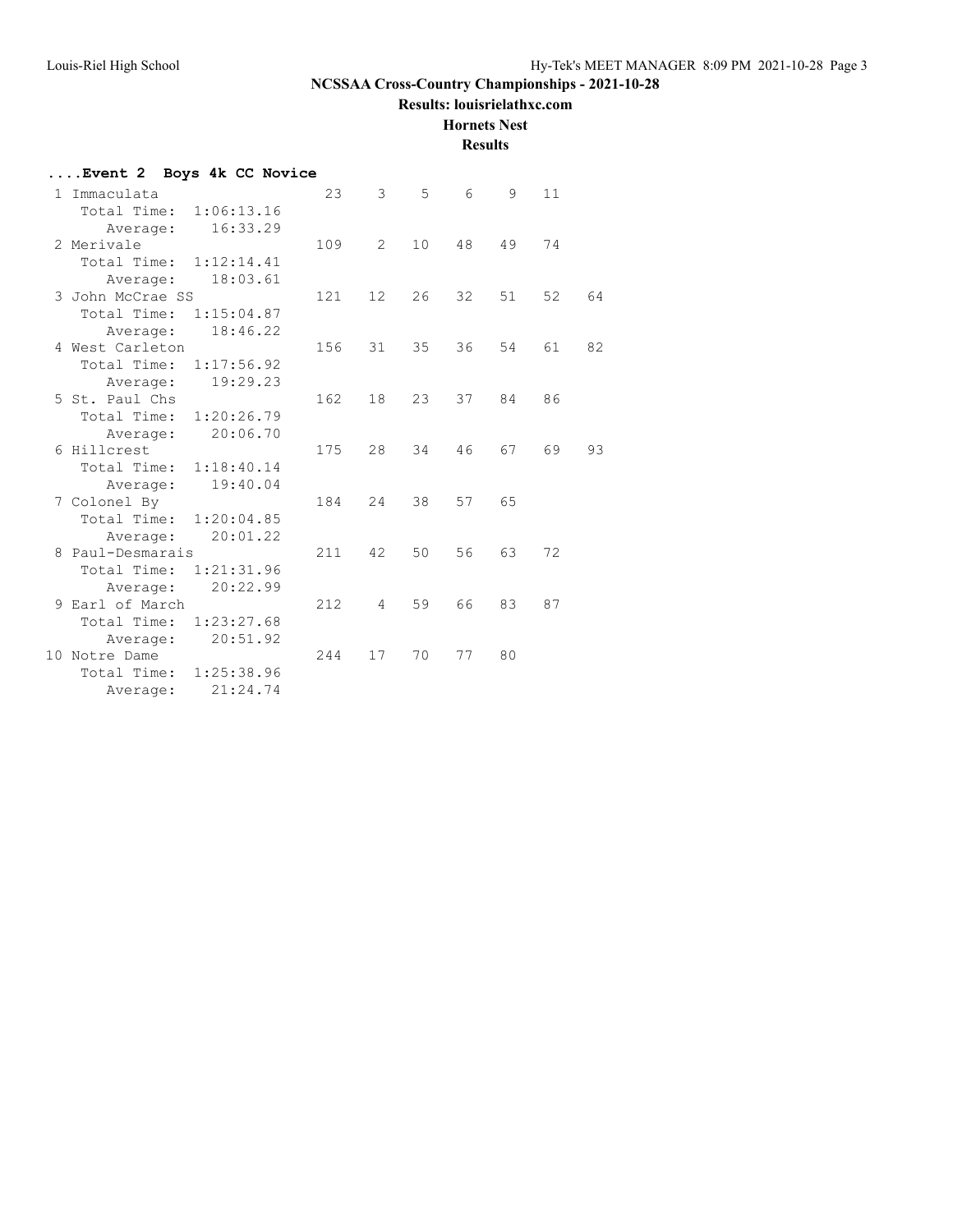**Results: louisrielathxc.com**

# **Hornets Nest**

**Results**

## **Event 4 Boys 5k CC Junior**

| Year School<br>Finals<br>Points<br>Name<br>Results - Men<br>1 Strachan, Derek<br>06 Glebe Collegiate<br>18:56.34<br>1<br>$\mathbf{2}$<br>06 Glebe Collegiate<br>19:06.63<br>2 Melinz Dupuis, Kiefer<br>3<br>3 Sanders, William<br>06 Mother Teresa<br>19:16.54<br>4 Krnjevic, Theo<br>19:16.78<br>4<br>06 Lisgar C.I.<br>5 Mohamud, Kadar<br>5<br>06 Woodroffe<br>20:24.70<br>6<br>6 Downes, Liam<br>06 Nepean<br>20:32.27<br>06 Glebe Collegiate<br>7<br>7 Cino, Cameron<br>20:46.03<br>$\,8\,$<br>8 Good, Ari<br>06 Glebe Collegiate<br>20:59.35<br>21:07.50<br>9<br>9 Shipley, Campbell<br>06 Osgoode<br>10 Langlois, Leo<br>06 Woodroffe<br>21:13.01<br>10<br>21:15.62<br>11<br>11 Hopkins, Ethan<br>06 St Joseph<br>12<br>12 Grant, Logan<br>06 Mother Teresa<br>21:17.61<br>13<br>13 Van Barr, Bennett<br>06 Canterbury<br>21:20.43<br>21:22.39<br>06 Woodroffe<br>14<br>14 Schwarz, Ben<br>21:23.97<br>06 Lisgar C.I.<br>15<br>15 Puvan, Jacob<br>16<br>16 Penner, Andrew<br>06 St Joseph<br>21:27.05<br>17 Smith, Hayden<br>06 Sir Robert Borden<br>21:31.08<br>17<br>18<br>18 Abbott, Graeme<br>06 AY Jackson<br>21:41.05<br>19<br>19 Palmer, Sam<br>06 Bell HS<br>21:45.27<br>20 Duncan, Neil<br>06 Sacred Heart<br>21:54.04<br>20<br>22:05.09<br>21 Carlson, Samuel<br>21<br>06 Immaculata<br>22<br>22 Heard, Cole<br>06 Sacred Heart<br>22:06.86<br>23<br>22:08.23<br>23 Auger, David<br>06 St Joseph<br>24 Ghazal, Soran<br>06 Colonel By<br>24<br>22:20.98<br>25<br>25 Buckle, Owen<br>06 Glebe Collegiate<br>22:25.33<br>26<br>26 Majerowitch, Aljoscha<br>06 John McCrae SS<br>22:36.27<br>27<br>27 Fairhead, William<br>06 Glebe Collegiate<br>22:37.41<br>28 Sawchak, Jacob<br>28<br>06 Colonel By<br>22:44.98<br>29<br>29 Wright, William<br>07 Woodroffe<br>22:59.83<br>30<br>30 Murphy, Xander<br>06 St. Matthew<br>23:07.02<br>31<br>31 Jayarathna, Kushal<br>06 Colonel By<br>23:10.40<br>32<br>23:16.71<br>32 Tyman, Lucas<br>06 Mother Teresa<br>23:22.49<br>33<br>06 Hillcrest<br>33 Bray-Jones, Emmett<br>23:36.89<br>34<br>34 Espina, Jordan<br>06 Lisgar C.I.<br>06 Osgoode<br>35<br>35 Howell, Jack<br>23:44.81<br>36<br>36 Kao, Jonathan<br>06 Mother Teresa<br>23:47.50<br>37<br>37 Leger, Alexander<br>06 Hillcrest<br>23:50.90<br>06 Cairine Wilson<br>23:53.52<br>38 Partirick, Brandon<br>38<br>06 OC Virtual SS<br>39 Few, Ryan<br>23:55.96<br>39<br>40 O'Ray, Daniel<br>06 Paul-Desmarais<br>23:55.97<br>40<br>41 West, Simon<br>06 Nepean<br>23:58.39<br>41<br>42 Golem, Will<br>06 Immaculata<br>24:04.44<br>42<br>43 Surronen, Oliver<br>06 Cairine Wilson<br>24:23.96<br>43<br>44 Fan, Mike<br>06 Sir Robert Borden<br>24:24.73<br>44<br>45 Dunn, Broedy<br>06 Cairine Wilson<br>24:28.44<br>45<br>46 Melo, Roman<br>06 St. Mark<br>24:34.52<br>46<br>47 Simpson, Jaheim<br>06 South Carleton<br>24:41.61<br>47<br>48 Thoppil, Isaac<br>06 Ashbury<br>24:42.68<br>48<br>49 Gueye, Ali-Youn<br>06 Lisgar C.I.<br>24:42.69<br>49<br>50 Mellow, Dylan<br>06 Sir Robert Borden<br>24:42.88<br>50 |                        |             |          |    |
|----------------------------------------------------------------------------------------------------------------------------------------------------------------------------------------------------------------------------------------------------------------------------------------------------------------------------------------------------------------------------------------------------------------------------------------------------------------------------------------------------------------------------------------------------------------------------------------------------------------------------------------------------------------------------------------------------------------------------------------------------------------------------------------------------------------------------------------------------------------------------------------------------------------------------------------------------------------------------------------------------------------------------------------------------------------------------------------------------------------------------------------------------------------------------------------------------------------------------------------------------------------------------------------------------------------------------------------------------------------------------------------------------------------------------------------------------------------------------------------------------------------------------------------------------------------------------------------------------------------------------------------------------------------------------------------------------------------------------------------------------------------------------------------------------------------------------------------------------------------------------------------------------------------------------------------------------------------------------------------------------------------------------------------------------------------------------------------------------------------------------------------------------------------------------------------------------------------------------------------------------------------------------------------------------------------------------------------------------------------------------------------------------------------------------------------------------------------------------------------------------------------------------------------------------------------------------------------------------------------------------------------------------------------------------------------------------------------------------------------------------------------------------------------------------------------------------------------------------------------------------------------------------------------------------------------------------------------------------------------------------------------------------------------|------------------------|-------------|----------|----|
|                                                                                                                                                                                                                                                                                                                                                                                                                                                                                                                                                                                                                                                                                                                                                                                                                                                                                                                                                                                                                                                                                                                                                                                                                                                                                                                                                                                                                                                                                                                                                                                                                                                                                                                                                                                                                                                                                                                                                                                                                                                                                                                                                                                                                                                                                                                                                                                                                                                                                                                                                                                                                                                                                                                                                                                                                                                                                                                                                                                                                                        |                        |             |          |    |
|                                                                                                                                                                                                                                                                                                                                                                                                                                                                                                                                                                                                                                                                                                                                                                                                                                                                                                                                                                                                                                                                                                                                                                                                                                                                                                                                                                                                                                                                                                                                                                                                                                                                                                                                                                                                                                                                                                                                                                                                                                                                                                                                                                                                                                                                                                                                                                                                                                                                                                                                                                                                                                                                                                                                                                                                                                                                                                                                                                                                                                        |                        |             |          |    |
|                                                                                                                                                                                                                                                                                                                                                                                                                                                                                                                                                                                                                                                                                                                                                                                                                                                                                                                                                                                                                                                                                                                                                                                                                                                                                                                                                                                                                                                                                                                                                                                                                                                                                                                                                                                                                                                                                                                                                                                                                                                                                                                                                                                                                                                                                                                                                                                                                                                                                                                                                                                                                                                                                                                                                                                                                                                                                                                                                                                                                                        |                        |             |          |    |
|                                                                                                                                                                                                                                                                                                                                                                                                                                                                                                                                                                                                                                                                                                                                                                                                                                                                                                                                                                                                                                                                                                                                                                                                                                                                                                                                                                                                                                                                                                                                                                                                                                                                                                                                                                                                                                                                                                                                                                                                                                                                                                                                                                                                                                                                                                                                                                                                                                                                                                                                                                                                                                                                                                                                                                                                                                                                                                                                                                                                                                        |                        |             |          |    |
|                                                                                                                                                                                                                                                                                                                                                                                                                                                                                                                                                                                                                                                                                                                                                                                                                                                                                                                                                                                                                                                                                                                                                                                                                                                                                                                                                                                                                                                                                                                                                                                                                                                                                                                                                                                                                                                                                                                                                                                                                                                                                                                                                                                                                                                                                                                                                                                                                                                                                                                                                                                                                                                                                                                                                                                                                                                                                                                                                                                                                                        |                        |             |          |    |
|                                                                                                                                                                                                                                                                                                                                                                                                                                                                                                                                                                                                                                                                                                                                                                                                                                                                                                                                                                                                                                                                                                                                                                                                                                                                                                                                                                                                                                                                                                                                                                                                                                                                                                                                                                                                                                                                                                                                                                                                                                                                                                                                                                                                                                                                                                                                                                                                                                                                                                                                                                                                                                                                                                                                                                                                                                                                                                                                                                                                                                        |                        |             |          |    |
|                                                                                                                                                                                                                                                                                                                                                                                                                                                                                                                                                                                                                                                                                                                                                                                                                                                                                                                                                                                                                                                                                                                                                                                                                                                                                                                                                                                                                                                                                                                                                                                                                                                                                                                                                                                                                                                                                                                                                                                                                                                                                                                                                                                                                                                                                                                                                                                                                                                                                                                                                                                                                                                                                                                                                                                                                                                                                                                                                                                                                                        |                        |             |          |    |
|                                                                                                                                                                                                                                                                                                                                                                                                                                                                                                                                                                                                                                                                                                                                                                                                                                                                                                                                                                                                                                                                                                                                                                                                                                                                                                                                                                                                                                                                                                                                                                                                                                                                                                                                                                                                                                                                                                                                                                                                                                                                                                                                                                                                                                                                                                                                                                                                                                                                                                                                                                                                                                                                                                                                                                                                                                                                                                                                                                                                                                        |                        |             |          |    |
|                                                                                                                                                                                                                                                                                                                                                                                                                                                                                                                                                                                                                                                                                                                                                                                                                                                                                                                                                                                                                                                                                                                                                                                                                                                                                                                                                                                                                                                                                                                                                                                                                                                                                                                                                                                                                                                                                                                                                                                                                                                                                                                                                                                                                                                                                                                                                                                                                                                                                                                                                                                                                                                                                                                                                                                                                                                                                                                                                                                                                                        |                        |             |          |    |
|                                                                                                                                                                                                                                                                                                                                                                                                                                                                                                                                                                                                                                                                                                                                                                                                                                                                                                                                                                                                                                                                                                                                                                                                                                                                                                                                                                                                                                                                                                                                                                                                                                                                                                                                                                                                                                                                                                                                                                                                                                                                                                                                                                                                                                                                                                                                                                                                                                                                                                                                                                                                                                                                                                                                                                                                                                                                                                                                                                                                                                        |                        |             |          |    |
|                                                                                                                                                                                                                                                                                                                                                                                                                                                                                                                                                                                                                                                                                                                                                                                                                                                                                                                                                                                                                                                                                                                                                                                                                                                                                                                                                                                                                                                                                                                                                                                                                                                                                                                                                                                                                                                                                                                                                                                                                                                                                                                                                                                                                                                                                                                                                                                                                                                                                                                                                                                                                                                                                                                                                                                                                                                                                                                                                                                                                                        |                        |             |          |    |
|                                                                                                                                                                                                                                                                                                                                                                                                                                                                                                                                                                                                                                                                                                                                                                                                                                                                                                                                                                                                                                                                                                                                                                                                                                                                                                                                                                                                                                                                                                                                                                                                                                                                                                                                                                                                                                                                                                                                                                                                                                                                                                                                                                                                                                                                                                                                                                                                                                                                                                                                                                                                                                                                                                                                                                                                                                                                                                                                                                                                                                        |                        |             |          |    |
|                                                                                                                                                                                                                                                                                                                                                                                                                                                                                                                                                                                                                                                                                                                                                                                                                                                                                                                                                                                                                                                                                                                                                                                                                                                                                                                                                                                                                                                                                                                                                                                                                                                                                                                                                                                                                                                                                                                                                                                                                                                                                                                                                                                                                                                                                                                                                                                                                                                                                                                                                                                                                                                                                                                                                                                                                                                                                                                                                                                                                                        |                        |             |          |    |
|                                                                                                                                                                                                                                                                                                                                                                                                                                                                                                                                                                                                                                                                                                                                                                                                                                                                                                                                                                                                                                                                                                                                                                                                                                                                                                                                                                                                                                                                                                                                                                                                                                                                                                                                                                                                                                                                                                                                                                                                                                                                                                                                                                                                                                                                                                                                                                                                                                                                                                                                                                                                                                                                                                                                                                                                                                                                                                                                                                                                                                        |                        |             |          |    |
|                                                                                                                                                                                                                                                                                                                                                                                                                                                                                                                                                                                                                                                                                                                                                                                                                                                                                                                                                                                                                                                                                                                                                                                                                                                                                                                                                                                                                                                                                                                                                                                                                                                                                                                                                                                                                                                                                                                                                                                                                                                                                                                                                                                                                                                                                                                                                                                                                                                                                                                                                                                                                                                                                                                                                                                                                                                                                                                                                                                                                                        |                        |             |          |    |
|                                                                                                                                                                                                                                                                                                                                                                                                                                                                                                                                                                                                                                                                                                                                                                                                                                                                                                                                                                                                                                                                                                                                                                                                                                                                                                                                                                                                                                                                                                                                                                                                                                                                                                                                                                                                                                                                                                                                                                                                                                                                                                                                                                                                                                                                                                                                                                                                                                                                                                                                                                                                                                                                                                                                                                                                                                                                                                                                                                                                                                        |                        |             |          |    |
|                                                                                                                                                                                                                                                                                                                                                                                                                                                                                                                                                                                                                                                                                                                                                                                                                                                                                                                                                                                                                                                                                                                                                                                                                                                                                                                                                                                                                                                                                                                                                                                                                                                                                                                                                                                                                                                                                                                                                                                                                                                                                                                                                                                                                                                                                                                                                                                                                                                                                                                                                                                                                                                                                                                                                                                                                                                                                                                                                                                                                                        |                        |             |          |    |
|                                                                                                                                                                                                                                                                                                                                                                                                                                                                                                                                                                                                                                                                                                                                                                                                                                                                                                                                                                                                                                                                                                                                                                                                                                                                                                                                                                                                                                                                                                                                                                                                                                                                                                                                                                                                                                                                                                                                                                                                                                                                                                                                                                                                                                                                                                                                                                                                                                                                                                                                                                                                                                                                                                                                                                                                                                                                                                                                                                                                                                        |                        |             |          |    |
|                                                                                                                                                                                                                                                                                                                                                                                                                                                                                                                                                                                                                                                                                                                                                                                                                                                                                                                                                                                                                                                                                                                                                                                                                                                                                                                                                                                                                                                                                                                                                                                                                                                                                                                                                                                                                                                                                                                                                                                                                                                                                                                                                                                                                                                                                                                                                                                                                                                                                                                                                                                                                                                                                                                                                                                                                                                                                                                                                                                                                                        |                        |             |          |    |
|                                                                                                                                                                                                                                                                                                                                                                                                                                                                                                                                                                                                                                                                                                                                                                                                                                                                                                                                                                                                                                                                                                                                                                                                                                                                                                                                                                                                                                                                                                                                                                                                                                                                                                                                                                                                                                                                                                                                                                                                                                                                                                                                                                                                                                                                                                                                                                                                                                                                                                                                                                                                                                                                                                                                                                                                                                                                                                                                                                                                                                        |                        |             |          |    |
|                                                                                                                                                                                                                                                                                                                                                                                                                                                                                                                                                                                                                                                                                                                                                                                                                                                                                                                                                                                                                                                                                                                                                                                                                                                                                                                                                                                                                                                                                                                                                                                                                                                                                                                                                                                                                                                                                                                                                                                                                                                                                                                                                                                                                                                                                                                                                                                                                                                                                                                                                                                                                                                                                                                                                                                                                                                                                                                                                                                                                                        |                        |             |          |    |
|                                                                                                                                                                                                                                                                                                                                                                                                                                                                                                                                                                                                                                                                                                                                                                                                                                                                                                                                                                                                                                                                                                                                                                                                                                                                                                                                                                                                                                                                                                                                                                                                                                                                                                                                                                                                                                                                                                                                                                                                                                                                                                                                                                                                                                                                                                                                                                                                                                                                                                                                                                                                                                                                                                                                                                                                                                                                                                                                                                                                                                        |                        |             |          |    |
|                                                                                                                                                                                                                                                                                                                                                                                                                                                                                                                                                                                                                                                                                                                                                                                                                                                                                                                                                                                                                                                                                                                                                                                                                                                                                                                                                                                                                                                                                                                                                                                                                                                                                                                                                                                                                                                                                                                                                                                                                                                                                                                                                                                                                                                                                                                                                                                                                                                                                                                                                                                                                                                                                                                                                                                                                                                                                                                                                                                                                                        |                        |             |          |    |
|                                                                                                                                                                                                                                                                                                                                                                                                                                                                                                                                                                                                                                                                                                                                                                                                                                                                                                                                                                                                                                                                                                                                                                                                                                                                                                                                                                                                                                                                                                                                                                                                                                                                                                                                                                                                                                                                                                                                                                                                                                                                                                                                                                                                                                                                                                                                                                                                                                                                                                                                                                                                                                                                                                                                                                                                                                                                                                                                                                                                                                        |                        |             |          |    |
|                                                                                                                                                                                                                                                                                                                                                                                                                                                                                                                                                                                                                                                                                                                                                                                                                                                                                                                                                                                                                                                                                                                                                                                                                                                                                                                                                                                                                                                                                                                                                                                                                                                                                                                                                                                                                                                                                                                                                                                                                                                                                                                                                                                                                                                                                                                                                                                                                                                                                                                                                                                                                                                                                                                                                                                                                                                                                                                                                                                                                                        |                        |             |          |    |
|                                                                                                                                                                                                                                                                                                                                                                                                                                                                                                                                                                                                                                                                                                                                                                                                                                                                                                                                                                                                                                                                                                                                                                                                                                                                                                                                                                                                                                                                                                                                                                                                                                                                                                                                                                                                                                                                                                                                                                                                                                                                                                                                                                                                                                                                                                                                                                                                                                                                                                                                                                                                                                                                                                                                                                                                                                                                                                                                                                                                                                        |                        |             |          |    |
|                                                                                                                                                                                                                                                                                                                                                                                                                                                                                                                                                                                                                                                                                                                                                                                                                                                                                                                                                                                                                                                                                                                                                                                                                                                                                                                                                                                                                                                                                                                                                                                                                                                                                                                                                                                                                                                                                                                                                                                                                                                                                                                                                                                                                                                                                                                                                                                                                                                                                                                                                                                                                                                                                                                                                                                                                                                                                                                                                                                                                                        |                        |             |          |    |
|                                                                                                                                                                                                                                                                                                                                                                                                                                                                                                                                                                                                                                                                                                                                                                                                                                                                                                                                                                                                                                                                                                                                                                                                                                                                                                                                                                                                                                                                                                                                                                                                                                                                                                                                                                                                                                                                                                                                                                                                                                                                                                                                                                                                                                                                                                                                                                                                                                                                                                                                                                                                                                                                                                                                                                                                                                                                                                                                                                                                                                        |                        |             |          |    |
|                                                                                                                                                                                                                                                                                                                                                                                                                                                                                                                                                                                                                                                                                                                                                                                                                                                                                                                                                                                                                                                                                                                                                                                                                                                                                                                                                                                                                                                                                                                                                                                                                                                                                                                                                                                                                                                                                                                                                                                                                                                                                                                                                                                                                                                                                                                                                                                                                                                                                                                                                                                                                                                                                                                                                                                                                                                                                                                                                                                                                                        |                        |             |          |    |
|                                                                                                                                                                                                                                                                                                                                                                                                                                                                                                                                                                                                                                                                                                                                                                                                                                                                                                                                                                                                                                                                                                                                                                                                                                                                                                                                                                                                                                                                                                                                                                                                                                                                                                                                                                                                                                                                                                                                                                                                                                                                                                                                                                                                                                                                                                                                                                                                                                                                                                                                                                                                                                                                                                                                                                                                                                                                                                                                                                                                                                        |                        |             |          |    |
|                                                                                                                                                                                                                                                                                                                                                                                                                                                                                                                                                                                                                                                                                                                                                                                                                                                                                                                                                                                                                                                                                                                                                                                                                                                                                                                                                                                                                                                                                                                                                                                                                                                                                                                                                                                                                                                                                                                                                                                                                                                                                                                                                                                                                                                                                                                                                                                                                                                                                                                                                                                                                                                                                                                                                                                                                                                                                                                                                                                                                                        |                        |             |          |    |
|                                                                                                                                                                                                                                                                                                                                                                                                                                                                                                                                                                                                                                                                                                                                                                                                                                                                                                                                                                                                                                                                                                                                                                                                                                                                                                                                                                                                                                                                                                                                                                                                                                                                                                                                                                                                                                                                                                                                                                                                                                                                                                                                                                                                                                                                                                                                                                                                                                                                                                                                                                                                                                                                                                                                                                                                                                                                                                                                                                                                                                        |                        |             |          |    |
|                                                                                                                                                                                                                                                                                                                                                                                                                                                                                                                                                                                                                                                                                                                                                                                                                                                                                                                                                                                                                                                                                                                                                                                                                                                                                                                                                                                                                                                                                                                                                                                                                                                                                                                                                                                                                                                                                                                                                                                                                                                                                                                                                                                                                                                                                                                                                                                                                                                                                                                                                                                                                                                                                                                                                                                                                                                                                                                                                                                                                                        |                        |             |          |    |
|                                                                                                                                                                                                                                                                                                                                                                                                                                                                                                                                                                                                                                                                                                                                                                                                                                                                                                                                                                                                                                                                                                                                                                                                                                                                                                                                                                                                                                                                                                                                                                                                                                                                                                                                                                                                                                                                                                                                                                                                                                                                                                                                                                                                                                                                                                                                                                                                                                                                                                                                                                                                                                                                                                                                                                                                                                                                                                                                                                                                                                        |                        |             |          |    |
|                                                                                                                                                                                                                                                                                                                                                                                                                                                                                                                                                                                                                                                                                                                                                                                                                                                                                                                                                                                                                                                                                                                                                                                                                                                                                                                                                                                                                                                                                                                                                                                                                                                                                                                                                                                                                                                                                                                                                                                                                                                                                                                                                                                                                                                                                                                                                                                                                                                                                                                                                                                                                                                                                                                                                                                                                                                                                                                                                                                                                                        |                        |             |          |    |
|                                                                                                                                                                                                                                                                                                                                                                                                                                                                                                                                                                                                                                                                                                                                                                                                                                                                                                                                                                                                                                                                                                                                                                                                                                                                                                                                                                                                                                                                                                                                                                                                                                                                                                                                                                                                                                                                                                                                                                                                                                                                                                                                                                                                                                                                                                                                                                                                                                                                                                                                                                                                                                                                                                                                                                                                                                                                                                                                                                                                                                        |                        |             |          |    |
|                                                                                                                                                                                                                                                                                                                                                                                                                                                                                                                                                                                                                                                                                                                                                                                                                                                                                                                                                                                                                                                                                                                                                                                                                                                                                                                                                                                                                                                                                                                                                                                                                                                                                                                                                                                                                                                                                                                                                                                                                                                                                                                                                                                                                                                                                                                                                                                                                                                                                                                                                                                                                                                                                                                                                                                                                                                                                                                                                                                                                                        |                        |             |          |    |
|                                                                                                                                                                                                                                                                                                                                                                                                                                                                                                                                                                                                                                                                                                                                                                                                                                                                                                                                                                                                                                                                                                                                                                                                                                                                                                                                                                                                                                                                                                                                                                                                                                                                                                                                                                                                                                                                                                                                                                                                                                                                                                                                                                                                                                                                                                                                                                                                                                                                                                                                                                                                                                                                                                                                                                                                                                                                                                                                                                                                                                        |                        |             |          |    |
|                                                                                                                                                                                                                                                                                                                                                                                                                                                                                                                                                                                                                                                                                                                                                                                                                                                                                                                                                                                                                                                                                                                                                                                                                                                                                                                                                                                                                                                                                                                                                                                                                                                                                                                                                                                                                                                                                                                                                                                                                                                                                                                                                                                                                                                                                                                                                                                                                                                                                                                                                                                                                                                                                                                                                                                                                                                                                                                                                                                                                                        |                        |             |          |    |
|                                                                                                                                                                                                                                                                                                                                                                                                                                                                                                                                                                                                                                                                                                                                                                                                                                                                                                                                                                                                                                                                                                                                                                                                                                                                                                                                                                                                                                                                                                                                                                                                                                                                                                                                                                                                                                                                                                                                                                                                                                                                                                                                                                                                                                                                                                                                                                                                                                                                                                                                                                                                                                                                                                                                                                                                                                                                                                                                                                                                                                        |                        |             |          |    |
|                                                                                                                                                                                                                                                                                                                                                                                                                                                                                                                                                                                                                                                                                                                                                                                                                                                                                                                                                                                                                                                                                                                                                                                                                                                                                                                                                                                                                                                                                                                                                                                                                                                                                                                                                                                                                                                                                                                                                                                                                                                                                                                                                                                                                                                                                                                                                                                                                                                                                                                                                                                                                                                                                                                                                                                                                                                                                                                                                                                                                                        |                        |             |          |    |
|                                                                                                                                                                                                                                                                                                                                                                                                                                                                                                                                                                                                                                                                                                                                                                                                                                                                                                                                                                                                                                                                                                                                                                                                                                                                                                                                                                                                                                                                                                                                                                                                                                                                                                                                                                                                                                                                                                                                                                                                                                                                                                                                                                                                                                                                                                                                                                                                                                                                                                                                                                                                                                                                                                                                                                                                                                                                                                                                                                                                                                        |                        |             |          |    |
|                                                                                                                                                                                                                                                                                                                                                                                                                                                                                                                                                                                                                                                                                                                                                                                                                                                                                                                                                                                                                                                                                                                                                                                                                                                                                                                                                                                                                                                                                                                                                                                                                                                                                                                                                                                                                                                                                                                                                                                                                                                                                                                                                                                                                                                                                                                                                                                                                                                                                                                                                                                                                                                                                                                                                                                                                                                                                                                                                                                                                                        |                        |             |          |    |
|                                                                                                                                                                                                                                                                                                                                                                                                                                                                                                                                                                                                                                                                                                                                                                                                                                                                                                                                                                                                                                                                                                                                                                                                                                                                                                                                                                                                                                                                                                                                                                                                                                                                                                                                                                                                                                                                                                                                                                                                                                                                                                                                                                                                                                                                                                                                                                                                                                                                                                                                                                                                                                                                                                                                                                                                                                                                                                                                                                                                                                        |                        |             |          |    |
|                                                                                                                                                                                                                                                                                                                                                                                                                                                                                                                                                                                                                                                                                                                                                                                                                                                                                                                                                                                                                                                                                                                                                                                                                                                                                                                                                                                                                                                                                                                                                                                                                                                                                                                                                                                                                                                                                                                                                                                                                                                                                                                                                                                                                                                                                                                                                                                                                                                                                                                                                                                                                                                                                                                                                                                                                                                                                                                                                                                                                                        |                        |             |          |    |
|                                                                                                                                                                                                                                                                                                                                                                                                                                                                                                                                                                                                                                                                                                                                                                                                                                                                                                                                                                                                                                                                                                                                                                                                                                                                                                                                                                                                                                                                                                                                                                                                                                                                                                                                                                                                                                                                                                                                                                                                                                                                                                                                                                                                                                                                                                                                                                                                                                                                                                                                                                                                                                                                                                                                                                                                                                                                                                                                                                                                                                        |                        |             |          |    |
|                                                                                                                                                                                                                                                                                                                                                                                                                                                                                                                                                                                                                                                                                                                                                                                                                                                                                                                                                                                                                                                                                                                                                                                                                                                                                                                                                                                                                                                                                                                                                                                                                                                                                                                                                                                                                                                                                                                                                                                                                                                                                                                                                                                                                                                                                                                                                                                                                                                                                                                                                                                                                                                                                                                                                                                                                                                                                                                                                                                                                                        |                        |             |          |    |
|                                                                                                                                                                                                                                                                                                                                                                                                                                                                                                                                                                                                                                                                                                                                                                                                                                                                                                                                                                                                                                                                                                                                                                                                                                                                                                                                                                                                                                                                                                                                                                                                                                                                                                                                                                                                                                                                                                                                                                                                                                                                                                                                                                                                                                                                                                                                                                                                                                                                                                                                                                                                                                                                                                                                                                                                                                                                                                                                                                                                                                        |                        |             |          |    |
|                                                                                                                                                                                                                                                                                                                                                                                                                                                                                                                                                                                                                                                                                                                                                                                                                                                                                                                                                                                                                                                                                                                                                                                                                                                                                                                                                                                                                                                                                                                                                                                                                                                                                                                                                                                                                                                                                                                                                                                                                                                                                                                                                                                                                                                                                                                                                                                                                                                                                                                                                                                                                                                                                                                                                                                                                                                                                                                                                                                                                                        |                        |             |          |    |
|                                                                                                                                                                                                                                                                                                                                                                                                                                                                                                                                                                                                                                                                                                                                                                                                                                                                                                                                                                                                                                                                                                                                                                                                                                                                                                                                                                                                                                                                                                                                                                                                                                                                                                                                                                                                                                                                                                                                                                                                                                                                                                                                                                                                                                                                                                                                                                                                                                                                                                                                                                                                                                                                                                                                                                                                                                                                                                                                                                                                                                        |                        |             |          |    |
|                                                                                                                                                                                                                                                                                                                                                                                                                                                                                                                                                                                                                                                                                                                                                                                                                                                                                                                                                                                                                                                                                                                                                                                                                                                                                                                                                                                                                                                                                                                                                                                                                                                                                                                                                                                                                                                                                                                                                                                                                                                                                                                                                                                                                                                                                                                                                                                                                                                                                                                                                                                                                                                                                                                                                                                                                                                                                                                                                                                                                                        |                        |             |          |    |
|                                                                                                                                                                                                                                                                                                                                                                                                                                                                                                                                                                                                                                                                                                                                                                                                                                                                                                                                                                                                                                                                                                                                                                                                                                                                                                                                                                                                                                                                                                                                                                                                                                                                                                                                                                                                                                                                                                                                                                                                                                                                                                                                                                                                                                                                                                                                                                                                                                                                                                                                                                                                                                                                                                                                                                                                                                                                                                                                                                                                                                        |                        |             |          |    |
|                                                                                                                                                                                                                                                                                                                                                                                                                                                                                                                                                                                                                                                                                                                                                                                                                                                                                                                                                                                                                                                                                                                                                                                                                                                                                                                                                                                                                                                                                                                                                                                                                                                                                                                                                                                                                                                                                                                                                                                                                                                                                                                                                                                                                                                                                                                                                                                                                                                                                                                                                                                                                                                                                                                                                                                                                                                                                                                                                                                                                                        |                        |             |          |    |
|                                                                                                                                                                                                                                                                                                                                                                                                                                                                                                                                                                                                                                                                                                                                                                                                                                                                                                                                                                                                                                                                                                                                                                                                                                                                                                                                                                                                                                                                                                                                                                                                                                                                                                                                                                                                                                                                                                                                                                                                                                                                                                                                                                                                                                                                                                                                                                                                                                                                                                                                                                                                                                                                                                                                                                                                                                                                                                                                                                                                                                        | 51 Lilius-Burpee, Nate | 06 Merivale | 24:50.08 | 51 |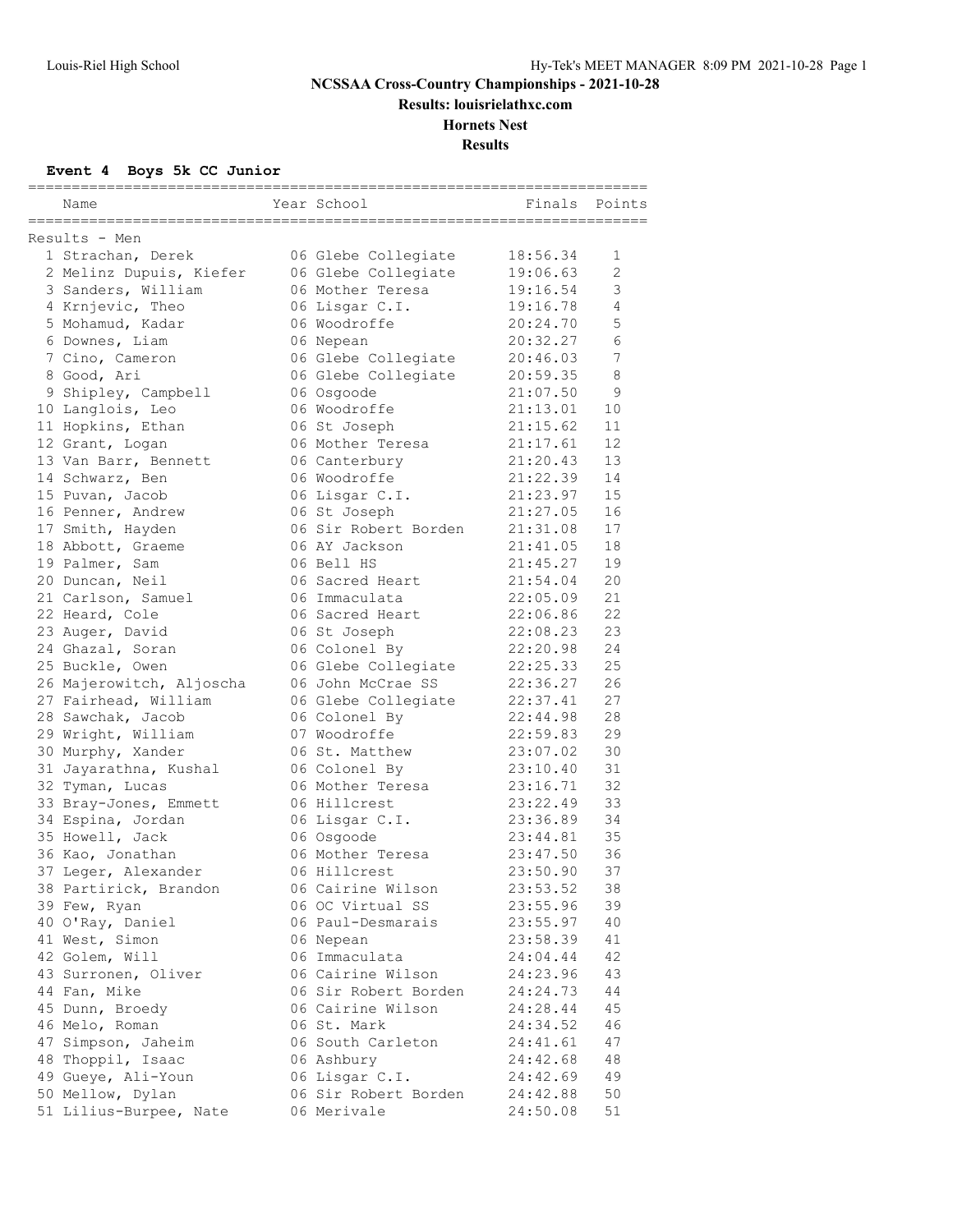**Results: louisrielathxc.com**

#### **Hornets Nest**

**Results**

#### **....Event 4 Boys 5k CC Junior**

|  | 52 Baird, Gavin             | 06 John McCrae SS     | 24:53.76 | 52 |
|--|-----------------------------|-----------------------|----------|----|
|  | 53 Ruhweza, Manzi           | 06 Hillcrest          | 24:56.62 | 53 |
|  | 54 Reid, Noah               | 06 Paul-Desmarais     | 25:10.01 | 54 |
|  | 55 Murphy, Travis           | 06 Sacred Heart       | 25:16.31 | 55 |
|  | 56 Barbe, Graeme            | 06 Immaculata         | 25:22.76 | 56 |
|  | 57 Efler-Murphy, Lucas      | 06 West Carleton      | 25:42.34 | 57 |
|  | 58 Barta, Biya              | 05 All Saints         | 25:50.34 | 58 |
|  | 59 Hum, Nicholas            | 06 Hillcrest          | 26:37.21 | 59 |
|  | 60 Bourget, Laurent         | 06 Paul-Desmarais     | 26:38.71 | 60 |
|  | 61 Dustin, Coldrey          | 06 Colonel By         | 26:40.72 | 61 |
|  | 62 Carbonetto, Connor       | 06 Sacred Heart       | 26:41.96 | 62 |
|  | 63 Flayyih, Layth           | 06 Cairine Wilson     | 26:53.83 | 63 |
|  | 64 Pratt, Nathan            | 06 Paul-Desmarais     | 27:06.58 | 64 |
|  | 65 Balaban, Ertugrul        | 06 AY Jackson         | 27:09.11 | 65 |
|  | 66 Tesfaqaber, Heyab        | 06 St. Pius X C.H.S.  | 27:45.21 | 66 |
|  | 67 Tikoo, Arihan            | 06 West Carleton      | 28:06.71 | 67 |
|  | 68 Suba, Dean Nico          | 06 St. Francis Xavier | 28:13.08 | 68 |
|  | 69 Tesfazghi, Yacob         | 06 Hillcrest          | 28:16.24 | 69 |
|  | 70 Hartman, Xavier          | 06 St. Peter          | 28:25.11 | 70 |
|  | 71 Fischer, Timothy         | 06 All Saints         | 28:25.65 | 71 |
|  | 72 Bruce, Benjamin          | 06 Nepean             | 28:36.87 | 72 |
|  | 73 Lynam, Jack              | 06 St. Patrick        | 28:38.52 | 73 |
|  | 74 Montpetit, Liam          | 06 Franco-Ouest       | 28:56.81 | 74 |
|  | 75 Bouffard Lima, Finlay    | 06 Franco-Ouest       | 29:08.30 | 75 |
|  | 76 Ahmed, Akim              | 06 All Saints         | 29:17.86 | 76 |
|  | 77 Christoforou, Riley      | 06 St. Peter          | 29:46.37 | 77 |
|  | 78 Drisdelle, Daemen        | 06 Paul-Desmarais     | 30:29.93 | 78 |
|  | 79 Henkelman, Adam          | 06 Lisgar C.I.        | 30:58.72 | 79 |
|  | 80 Martincica, Noah         | 04 Holy Trinity       | 31:08.83 | 80 |
|  | 81 Myles, George            | 06 St. Mark           | 31:20.40 | 81 |
|  | 82 Djukic, Ian              | 04 Holy Trinity       | 31:28.02 | 82 |
|  | 83 Dobrokhotov, Timofey     | 06 St-Laurent Academy | 31:29.96 | 83 |
|  | 84 Brika, George            | 06 All Saints         | 31:37.87 | 84 |
|  | 85 Palima, Jeremiah         | 06 Brookfield         | 32:43.46 | 85 |
|  | 86 Ojudu, David             | 06 St. Francis Xavier | 32:55.46 | 86 |
|  | 87 List, Nicolas            | 06 Glebe Collegiate   | 33:40.66 |    |
|  | 88 Cartwright-Wall, Lachlan | 06 Immaculata         | 33:50.67 | 87 |
|  | 89 Kempe, David             | 06 Canterbury         | 34:20.98 | 88 |
|  | 90 Sindu, Aryan             | 06 Osgoode            | 34:30.78 | 89 |
|  | 91 Beckett, Galen           | 06 Gisèle-Lalonde     | 34:50.63 | 90 |
|  | 92 Kwon, Joseph             | 06 Immaculata         | 35:00.89 | 91 |
|  | 93 Lie Chin Cheong, Gary    | 06 All Saints         | 35:25.99 | 92 |
|  | 94 Roy, Owen                | 06 Ridgemont          | 36:08.30 | 93 |
|  | 95 Olumide, Jedidiah        | 06 All Saints         | 36:31.74 | 94 |
|  | 96 Abu Mahfuz, Sami         | 06 Hillcrest          | 36:40.58 | 95 |
|  | 97 Taylor-Lalonde, Brodie   | 06 OC Virtual SS      | 42:00.43 | 96 |
|  |                             |                       |          |    |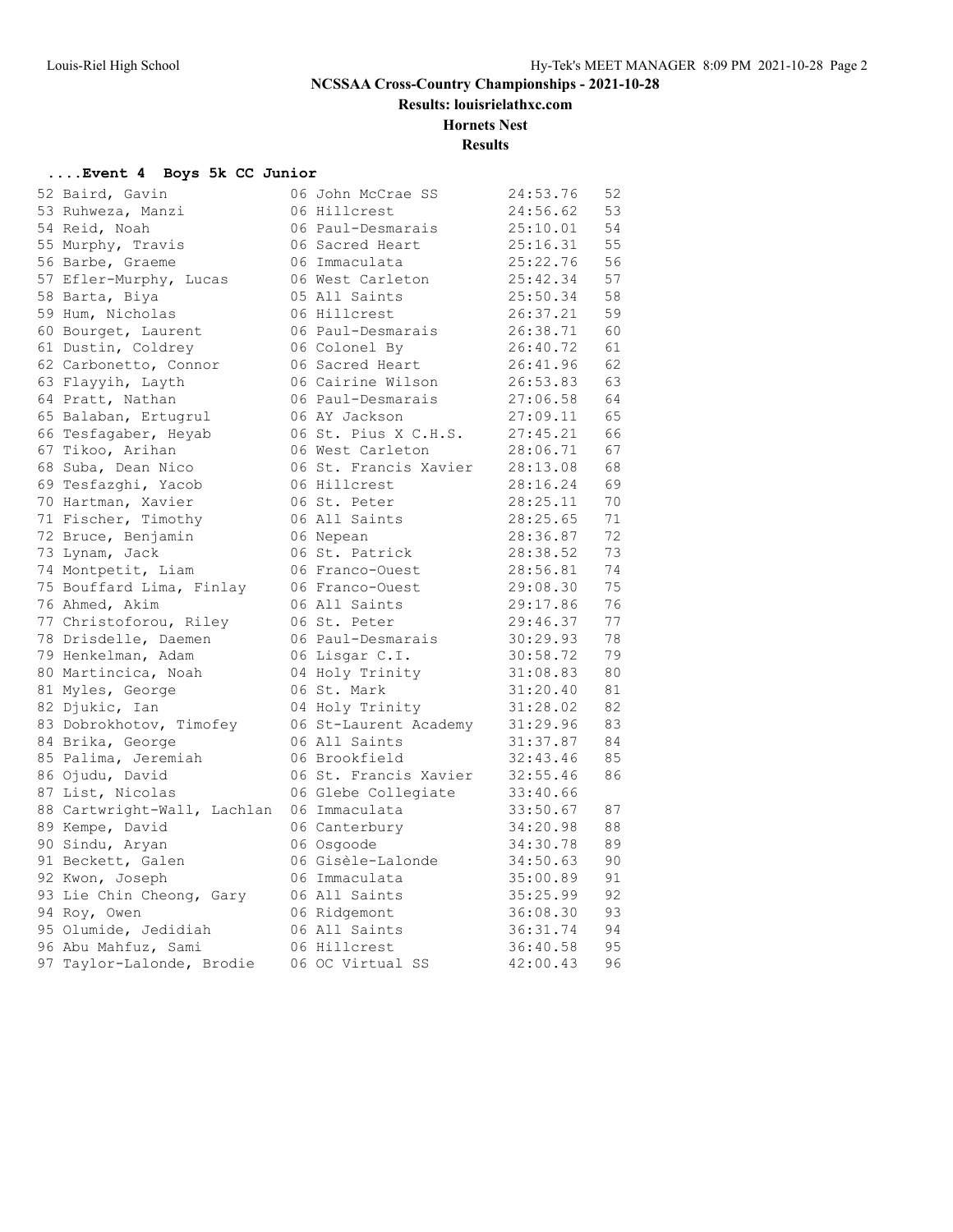**Results: louisrielathxc.com**

#### **Hornets Nest**

**Results**

**....Event 4 Boys 5k CC Junior**

|                           |       | Team Scores  |    |                          |    |      |           |      |    |     |
|---------------------------|-------|--------------|----|--------------------------|----|------|-----------|------|----|-----|
| Rank Team                 | Total | 1            | 2  | 3                        | 4  | $*5$ | * 6       | $*7$ | *8 | * 9 |
|                           |       |              |    | ======================== |    |      | ========= |      |    |     |
| Results - Men             |       |              |    |                          |    |      |           |      |    |     |
| 1 Glebe Collegiate        | 18    | $\mathbf{1}$ | 2  | 7                        | 8  | 25   | 27        |      |    |     |
| Total Time:<br>1:19:48.35 |       |              |    |                          |    |      |           |      |    |     |
| 19:57.09<br>Average:      |       |              |    |                          |    |      |           |      |    |     |
| 2 Woodroffe               | 58    | 5            | 10 | 14                       | 29 |      |           |      |    |     |
| Total Time:<br>1:25:59.93 |       |              |    |                          |    |      |           |      |    |     |
| 21:29.99<br>Average:      |       |              |    |                          |    |      |           |      |    |     |
| 3 Mother Teresa           | 83    | 3            | 12 | 32                       | 36 |      |           |      |    |     |
| Total Time:<br>1:27:38.36 |       |              |    |                          |    |      |           |      |    |     |
| 21:54.59<br>Average:      |       |              |    |                          |    |      |           |      |    |     |
| 4 Lisgar C.I.             | 102   | 4            | 15 | 34                       | 49 | 79   |           |      |    |     |
| Total Time:<br>1:29:00.33 |       |              |    |                          |    |      |           |      |    |     |
| 22:15.09<br>Average:      |       |              |    |                          |    |      |           |      |    |     |
| 5 Colonel By              | 144   | 24           | 28 | 31                       | 61 |      |           |      |    |     |
| Total Time:<br>1:34:57.08 |       |              |    |                          |    |      |           |      |    |     |
| 23:44.27<br>Average:      |       |              |    |                          |    |      |           |      |    |     |
| Sacred Heart<br>6         | 159   | 20           | 22 | 55                       | 62 |      |           |      |    |     |
| Total Time:<br>1:35:59.17 |       |              |    |                          |    |      |           |      |    |     |
| 23:59.80<br>Average:      |       |              |    |                          |    |      |           |      |    |     |
| 7 Hillcrest               | 182   | 33           | 37 | 53                       | 59 | 69   | 95        |      |    |     |
| Total Time:<br>1:38:47.22 |       |              |    |                          |    |      |           |      |    |     |
| Average:<br>24:41.81      |       |              |    |                          |    |      |           |      |    |     |
| 8 Cairine Wilson          | 189   | 38           | 43 | 45                       | 63 |      |           |      |    |     |
| Total Time:<br>1:39:39.75 |       |              |    |                          |    |      |           |      |    |     |
| 24:54.94<br>Average:      |       |              |    |                          |    |      |           |      |    |     |
| Immaculata<br>9.          | 206   | 21           | 42 | 56                       | 87 | 91   |           |      |    |     |
| Total Time:<br>1:45:22.96 |       |              |    |                          |    |      |           |      |    |     |
| 26:20.74<br>Average:      |       |              |    |                          |    |      |           |      |    |     |
| 10 Paul-Desmarais         | 218   | 40           | 54 | 60                       | 64 | 78   |           |      |    |     |
| Total Time:<br>1:42:51.27 |       |              |    |                          |    |      |           |      |    |     |
| 25:42.82<br>Average:      |       |              |    |                          |    |      |           |      |    |     |
| 11 All Saints             | 289   | 58           | 71 | 76                       | 84 | 92   | 94        |      |    |     |
| Total Time:<br>1:55:11.72 |       |              |    |                          |    |      |           |      |    |     |
| 28:47.93<br>Average:      |       |              |    |                          |    |      |           |      |    |     |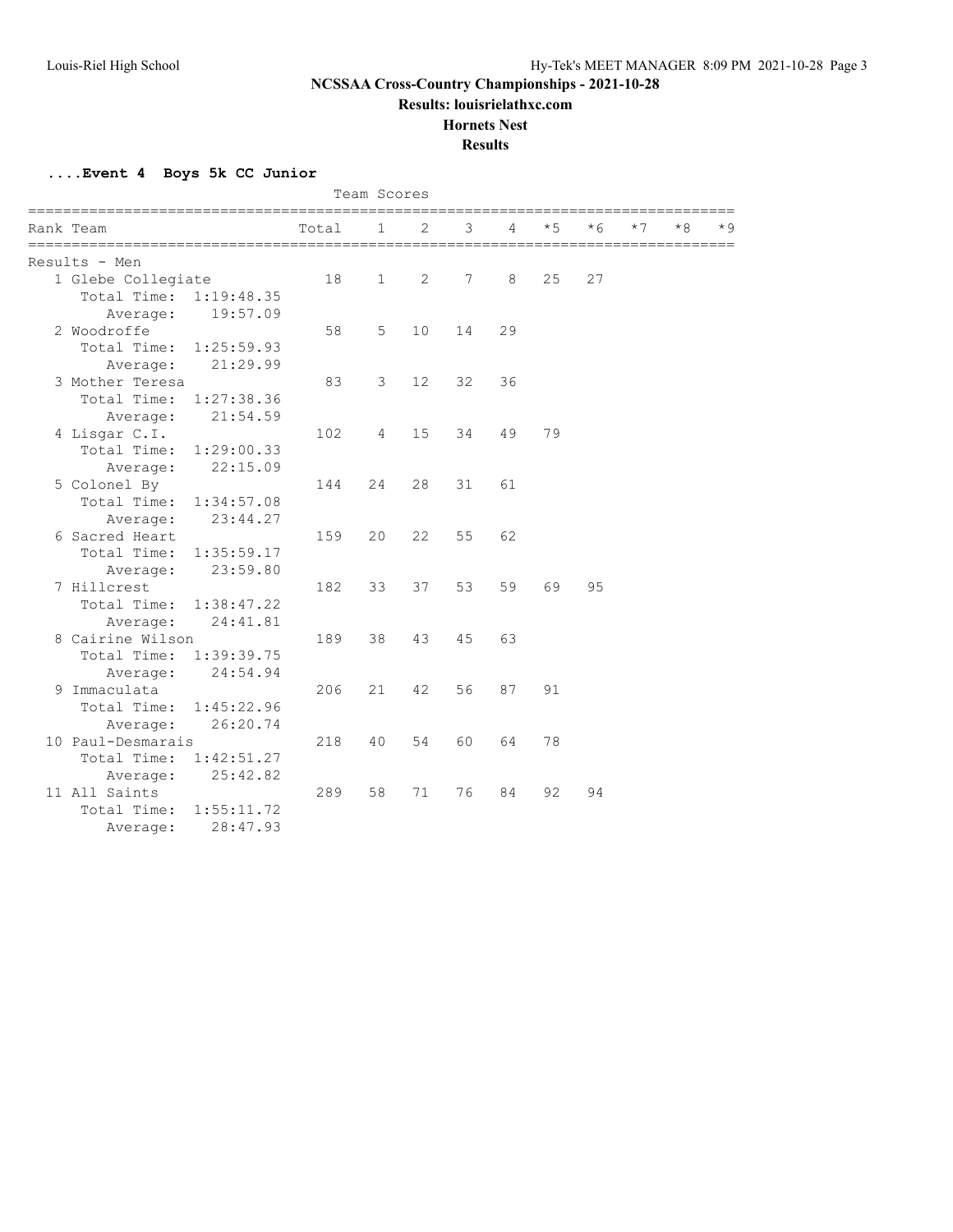**Results: louisrielathxc.com**

## **Hornets Nest**

**Results**

#### **Event 6 Boys 6k CC Senior**

| Name                                                   | Year School                     | Finals               | Points         |
|--------------------------------------------------------|---------------------------------|----------------------|----------------|
| =====================================<br>Results - Men |                                 |                      |                |
| 1 Sikka, Zachary                                       | 04 St. Paul Chs                 | 22:51.47             | 1              |
| 2 Barrett, Elijah                                      | 04 Glebe Collegiate             | 23:00.80             | $\overline{2}$ |
| 3 Fairhead, Thomas                                     | 04 Glebe Collegiate             | 23:01.45             | 3              |
| 4 Padoin-Castillo, Adriano                             | 05 Immaculata                   | 23:05.77             | 4              |
| 5 Porter, Kyle                                         | 04 Sir Robert Borden            | 23:14.59             | 5              |
| 6 Belan, Nicolas                                       | 05 Canterbury                   | 23:20.02             | 6              |
| 7 Del Rio Reategui, Mattia                             | 05 St Joseph                    | 23:21.88             | 7              |
| 8 Johnstone, Ryan                                      | 05 Franco-Ouest                 | 23:26.07             | 8              |
| 9 Legare, Nolan                                        | 05 John McCrae SS               | 23:39.25             | 9              |
| 10 Waddington, Oliver                                  | 04 Glebe Collegiate             | 23:40.79             | 10             |
| 11 Loganathan, Bhumi                                   | 05 OC Virtual SS                | 23:41.58             | 11             |
| 12 Strachan, Jeremy                                    | 04 Glebe Collegiate             | 24:14.80             | 12             |
| 13 Bray-Jones, Parker                                  | 04 Franco-Cite                  | 24:16.73             | 13             |
| 14 Lacasse, Sebastien                                  | 05 Colonel By                   | 24:17.45             | 14             |
| 15 Mason, Liam                                         | 04 Nepean                       | 24:28.61             | 15             |
| 16 Kushner, Zachary                                    | 05 Bell HS                      | 24:31.10             | 16             |
| 17 Vivas-Moncada, Julian                               | 05 Paul-Desmarais               | 24:32.08             | 17             |
| 18 Phung, Levi                                         | 04 Longfield Dhs                | 24:33.76             | 18             |
| 19 McDaniel, Kieran                                    | 05 Ashbury                      | 24:34.66             | 19             |
| 20 Flanders, Devyn                                     | 05 South Carleton               | 24:49.81             | 20             |
| 21 Dykukha, Dmytro                                     | 05 Ridgemont                    | 24:54.85             | 21             |
| 22 Veysey, Nathan                                      | 04 Glebe Collegiate             | 24:57.65             | 22             |
| 23 Welburn, Toby                                       | 04 Glebe Collegiate             | 25:01.62             | 23             |
| 24 Ledain, Éric                                        | 05 Paul-Desmarais               | 25:06.42             | 24             |
| 25 Brazeau, Alec                                       | 04 Paul-Desmarais               | 25:06.87             | 25             |
| 26 Waldrum, Kyle                                       | 05 Cairine Wilson               | 25:07.92             | 26             |
| 27 Raz, Luke                                           | 05 West Carleton                | 25:18.29             | 27             |
| 28 Gillan, Danial                                      | 05 Ashbury                      | 25:25.65             | 28             |
| 29 Brooks, Owen                                        | 04 John McCrae SS               | 25:39.74             | 29             |
| 30 Fowler, Duncan                                      | 05 Ridgemont                    | 25:52.28             | 30             |
| 31 Arnold, Arnold                                      | 06 St-Laurent Academy           | 25:56.22             | 31             |
| 32 Morin, Troy                                         | 05 West Carleton                | 25:59.30             | 32             |
| 33 Johnston Nielsen, Carter                            | 04 Sir Robert Borden            | 26:02.99             | 33             |
| 34 Pulido, Nicholas                                    | 04 St. Peter                    | 26:04.02             | 34             |
| 35 Bertels, Peter                                      | 04 Sir Robert Borden            | 26:06.63             | 35             |
| 36 Yorston, Alex                                       | 05 Brookfield                   | 26:18.57             | 36             |
| 37 Loganathan, Bhanu                                   | 05 OC Virtual SS                | 26:26.60             | 37             |
| 38 Pascali, Ben                                        | 04 Nepean                       | 26:28.01             | 38             |
| 39 Zaine, Brad                                         | 04 Longfield Dhs                | 26:36.75             | 39             |
| 40 Hickey, Gavin                                       | 05 Sir Wilfrid Laurier          | 26:38.86             | 40             |
| 41 Jessiman, Liam                                      | 04 South Carleton               | 26:39.62             | 41<br>42       |
| 42 Burley, Nicholas                                    | 03 Ashbury                      | 26:40.39<br>27:01.07 | 43             |
| 43 Bertrand, Garrett                                   | 04 Longfield Dhs                |                      |                |
| 44 Church, Sébastien                                   | 04 Franco-Cite                  | 27:01.99             | 44             |
| 45 Lawr, Aynsley                                       | 05 Glebe Collegiate             | 27:08.25             | 45             |
| 46 Edwards, Saer                                       | 04 Nepean                       | 27:09.82             |                |
| 47 Smart, Jonah<br>48 Sanders, Ian                     | 05 Merivale                     | 27:19.22             | 46<br>47       |
|                                                        | 05 Lisgar C.I.                  | 27:19.68<br>27:26.78 | 48             |
| 49 Kamona, Ciprian<br>50 Sweet, Joel                   | 05 Ridgemont<br>05 St. Paul Chs |                      | 49             |
| 51 Tyman, Owen                                         | 05 Mother Teresa                | 27:31.28<br>27:32.92 | 50             |
|                                                        |                                 |                      |                |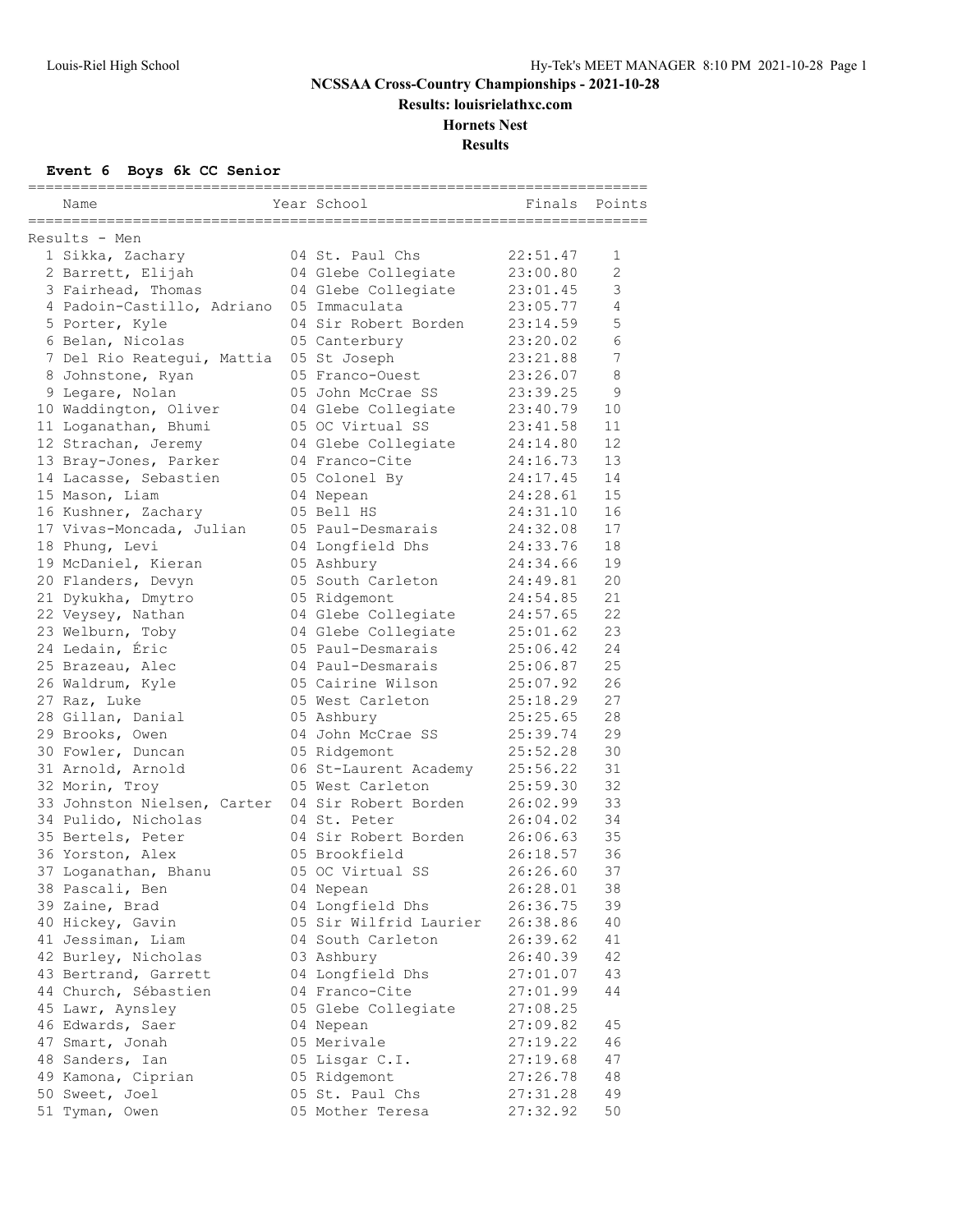**Results: louisrielathxc.com**

#### **Hornets Nest**

**Results**

#### **....Event 6 Boys 6k CC Senior**

| 52 Ladurantaye, Logan       | 05 Bell HS            | 27:34.75 | 51 |
|-----------------------------|-----------------------|----------|----|
| 53 Murray, Andrew           | 02 Holy Trinity       | 27:36.37 | 52 |
| 54 Eason, Etienne           | 04 Lisgar C.I.        | 27:37.22 | 53 |
| 55 Gonzalez, Sam            | 04 Immaculata         | 27:41.75 | 54 |
| 56 McKay, Duncan            | 04 Nepean             | 27:56.57 | 55 |
| 57 Sloan, Jack              | 04 Paul-Desmarais     | 27:57.05 | 56 |
| 58 Roy, Brendon             | 05 Cairine Wilson     | 28:09.63 | 57 |
| 59 Aref, Nour               | 05 John McCrae SS     | 28:16.24 | 58 |
| 60 Blacker, Nathan          | 05 Cairine Wilson     | 28:16.69 | 59 |
| 61 Perreault, Elliot        | 04 Omer-Deslauriers   | 28:18.03 | 60 |
| 62 Larson, Xavier           | 04 Nepean             | 28:20.92 | 61 |
| 63 Oba De Mesquita Samp, Gu | 05 John McCrae SS     | 28:37.88 | 62 |
| 64 Chen, William            | 05 John McCrae SS     | 28:38.36 | 63 |
| 65 Ng-A-Fook, Aidan         | 05 Colonel By         | 28:43.26 | 64 |
| 66 MacLeod, Brodie          | 04 Nepean             | 28:44.64 | 65 |
| 67 Watt, Tristan            | 05 Paul-Desmarais     | 28:47.85 | 66 |
| 68 Mayda, Cameron           | 05 South Carleton     | 28:49.46 | 67 |
|                             |                       |          |    |
| 69 Fast, Andy               | 04 Ridgemont          | 29:00.45 | 68 |
| 70 Armstrong, Jack          | 04 Longfield Dhs      | 29:03.64 | 69 |
| 71 Booth, Mikhail           | 04 Longfield Dhs      | 29:04.04 | 70 |
| 72 Kanika, Isaiah           | 04 Lisgar C.I.        | 29:20.58 | 71 |
| 73 Hill, Matthew            | 04 Bell HS            | 29:21.42 | 72 |
| 74 Balkissoon, Zane         | 05 Lisgar C.I.        | 29:22.42 | 73 |
| 75 Rodiles Montil, Edwin    | 05 Osgoode            | 29:26.88 | 74 |
| 76 Johns, Lukas             | 05 All Saints         | 29:33.59 | 75 |
| 77 Arthur, Derek            | 04 West Carleton      | 29:49.34 | 76 |
| 78 Coxall, Owen             | 05 St. Francis Xavier | 29:51.06 | 77 |
| 79 Huang, Jason             | 04 John McCrae SS     | 29:51.53 | 78 |
| 80 Muller, Tai              | 04 Cairine Wilson     | 30:00.73 | 79 |
| 81 Fallahi, Donyal          | 05 Longfield Dhs      | 30:03.52 | 80 |
| 82 Hollett, William         | 04 St. Paul Chs       | 30:04.56 | 81 |
| 83 Youngman, Kyle           | 05 Merivale           | 30:10.85 | 82 |
| 84 Sousa, Anthony           | 05 St. Paul Chs       | 30:12.39 | 83 |
| 85 Cunningham, Logan        | 04 West Carleton      | 30:13.13 | 84 |
| 86 Lyon, Fraser             | 05 Earl of March      | 30:13.67 | 85 |
| 87 Winnik, Carson           | 05 Earl of March      | 30:14.28 | 86 |
| 88 Tyc, Mateuz              | 04 Lisgar C.I.        | 30:16.98 | 87 |
| 89 Shaw, Ryan               | 05 Mother Teresa      | 30:23.16 | 88 |
| 90 Albert, Kaiden           | 04 Cairine Wilson     | 30:32.43 | 89 |
| 91 McInnes, Finn            | 05 Glebe Collegiate   | 30:33.34 |    |
| 92 Sahajpal, Ronan          | 04 Ashbury            | 30:57.97 | 90 |
| 93 O'Connor-Nugent, Breen   | 04 Lisgar C.I.        | 31:20.77 | 91 |
| 94 Frost, Aidan             | 04 Cairine Wilson     | 31:21.54 | 92 |
| 95 Momoli, Jack             | 04 John McCrae SS     | 31:22.53 |    |
| 96 Heydarynejad, Lucus      | 05 All Saints         | 31:25.42 | 93 |
| 97 Ray, Brennen             | 04 Mother Teresa      | 31:28.63 | 94 |
| 98 Ouellette, Connor        | 04 Cairine Wilson     | 31:29.58 |    |
| 99 Adams, Henry             | 05 Cairine Wilson     | 31:30.54 |    |
| 100 Yang, Bob               | 04 John McCrae SS     | 31:36.77 |    |
| 101 Carter, Cameron         | 04 Mother Teresa      | 31:38.41 | 95 |
| 102 Coates, Tyler           | 05 Mother Teresa      | 31:39.58 | 96 |
| 103 Willoughby, Russell     | 04 West Carleton      | 31:40.15 | 97 |
| 104 Mastroianni, Peter      | 05 Merivale           | 31:41.58 | 98 |
| 105 Dulmage, Jack           | 05 Woodroffe          | 31:44.42 | 99 |
|                             |                       |          |    |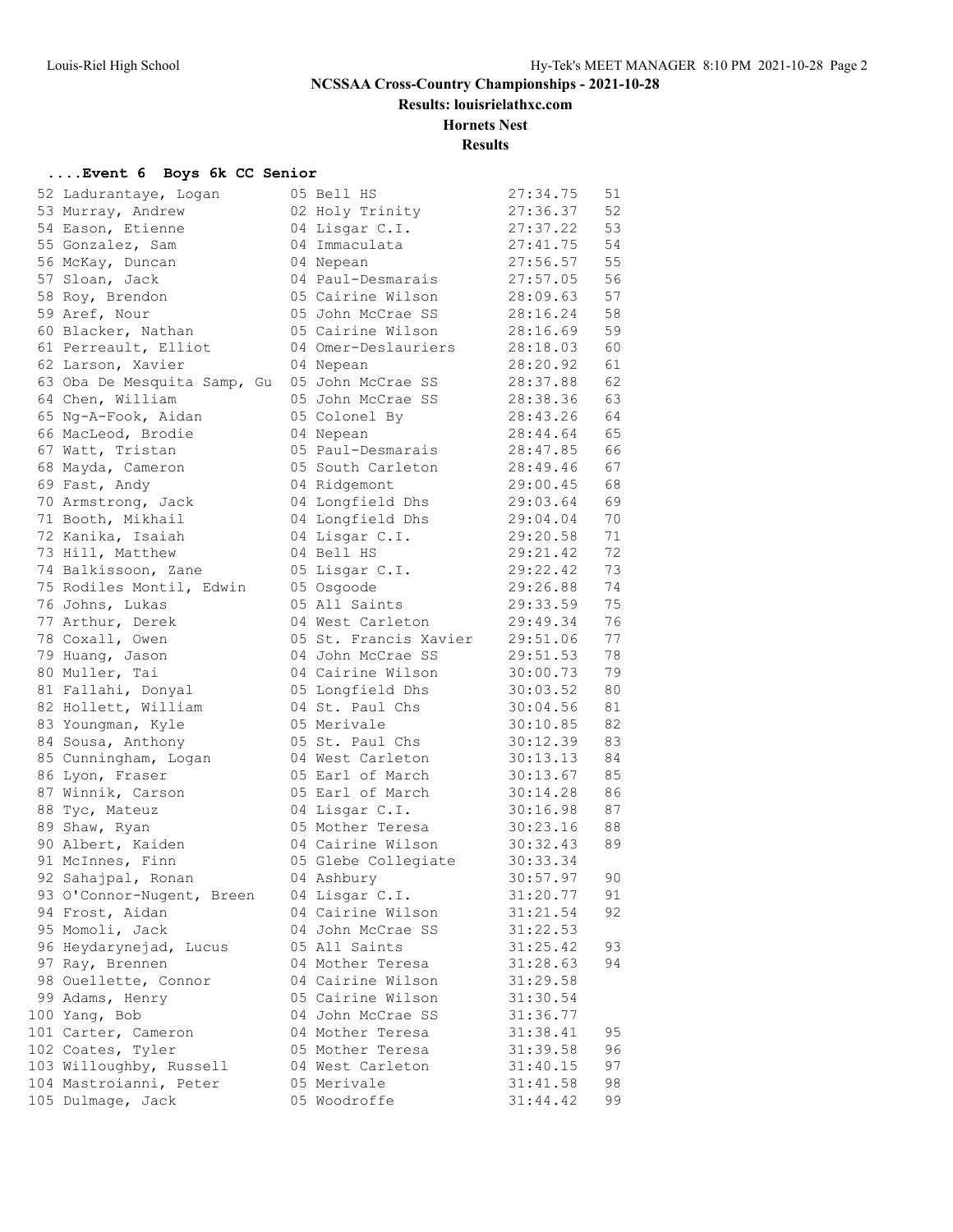**Results: louisrielathxc.com**

#### **Hornets Nest**

#### **Results**

## **....Event 6 Boys 6k CC Senior**

| 106 Legge, Logan                                                                                                                                                            | 04 St-Laurent Academy      | 31:54.85 100 |     |
|-----------------------------------------------------------------------------------------------------------------------------------------------------------------------------|----------------------------|--------------|-----|
|                                                                                                                                                                             |                            |              |     |
|                                                                                                                                                                             |                            |              |     |
| 109 Kwapisz, Isaiah (15 Cairine Wilson 132:13.85)                                                                                                                           |                            |              |     |
| 110 Khan, Hayden                                                                                                                                                            | 05 West Carleton 32:38.46  |              | 101 |
|                                                                                                                                                                             |                            |              |     |
|                                                                                                                                                                             |                            |              |     |
|                                                                                                                                                                             |                            |              | 103 |
| 114 Lee, Jade                                     05 John McCrae SS           33:08.56<br>115 Ali, Momen                         04 Ridgemont                 33:34.04  104 |                            |              |     |
|                                                                                                                                                                             |                            |              |     |
| 116 Ng, Nathaniel (15 Mest Carleton 33:38.62                                                                                                                                |                            |              |     |
| 117 Ruiz Reynoso, Santiage 05 Lester B. Pearson 33:49.11 105                                                                                                                |                            |              |     |
| 118 Shahnawaz, Eeshaan                                                                                                                                                      | 04 John McCrae SS 34:00.90 |              |     |
| 119 Fiedorowicz, Owen 64 Lisgar C.I. 34:07.09                                                                                                                               |                            |              |     |
| 120 Albinati, Angus (1995) 05 Canterbury 194:19.86 106                                                                                                                      |                            |              |     |
| 121 Nwadike, Anthony 104 South Carleton 34:31.67 107                                                                                                                        |                            |              |     |
| 122 Webb, Takoda 64 Ridgemont 34:49.41 108                                                                                                                                  |                            |              |     |
| 123 Fuller, Zhi and the Company of the Company<br>124 Cumer, Sharmaake and the US of OS Osgoode 34:52.93 109<br>125 Kelly, Benjamin and OS Bell HS 35:24.59 111             |                            |              |     |
|                                                                                                                                                                             |                            |              |     |
|                                                                                                                                                                             |                            |              |     |
| 126 Direnzo, Tommaso 64 Nepean                                                                                                                                              | 35:40.28                   |              |     |
| 127 Mead, Jonathan 125 05 St-Laurent Academy 35:58.72 112                                                                                                                   |                            |              |     |
| 128 Mason, Brodie 6 05 0C Virtual SS                                                                                                                                        |                            | 36:00.75 113 |     |
| 129 Rong, Robin                                                                                                                                                             | 05 St Joseph 36:42.44 114  |              |     |
| 130 Wong, Anderson 65 Canterbury 37:32.33 115                                                                                                                               |                            |              |     |
| 131 Nabih, Hamza (1988) 04 Ridgemont (1988) 38:32.51                                                                                                                        |                            |              |     |
|                                                                                                                                                                             |                            |              |     |
| 133 Chin, Arion 64 West Carleton 39:53.67                                                                                                                                   |                            |              |     |
| 134 Yasin, Ahmed                                                                                                                                                            | 04 Hillcrest               | 59:33.49 116 |     |
|                                                                                                                                                                             |                            |              |     |

#### Team Scores

| Rank Team              | Total |     |                | 3        | $\overline{4}$ |          | $*6$ | $*7$                  | $*8$ | $*9$ |
|------------------------|-------|-----|----------------|----------|----------------|----------|------|-----------------------|------|------|
| Results - Men          |       |     |                |          |                |          |      |                       |      |      |
| 1 Glebe Collegiate     | 27    |     |                |          |                |          |      |                       |      |      |
| Total Time: 1:33:57.84 |       |     |                |          |                |          |      |                       |      |      |
| 23:29.46<br>Average:   |       |     |                |          |                |          |      |                       |      |      |
| 2 Paul-Desmarais       | 122   | 17  | 24             |          | 56             | 66       |      |                       |      |      |
| Total Time: 1:42:42.42 |       |     |                |          |                |          |      |                       |      |      |
| 25:40.61<br>Average:   |       |     |                |          |                |          |      |                       |      |      |
| 3 Nepean               | 153   | 1.5 | 38             |          | 55             | 61       | 65   |                       |      |      |
| Total Time: 1:46:03.01 |       |     |                |          |                |          |      |                       |      |      |
| 26:30.76<br>Average:   |       |     |                |          |                |          |      |                       |      |      |
| 4 John McCrae SS       | 158   | 9   | 29             | 58       | 62             | 63       | 78   |                       |      |      |
| Total Time: 1:46:13.11 |       |     |                |          |                |          |      |                       |      |      |
| 26:33.28<br>Average:   |       |     |                |          |                |          |      |                       |      |      |
|                        |       |     | $\overline{2}$ | $1 \t 2$ |                | 25<br>45 |      | $*5$<br>3 10 12 22 23 |      |      |